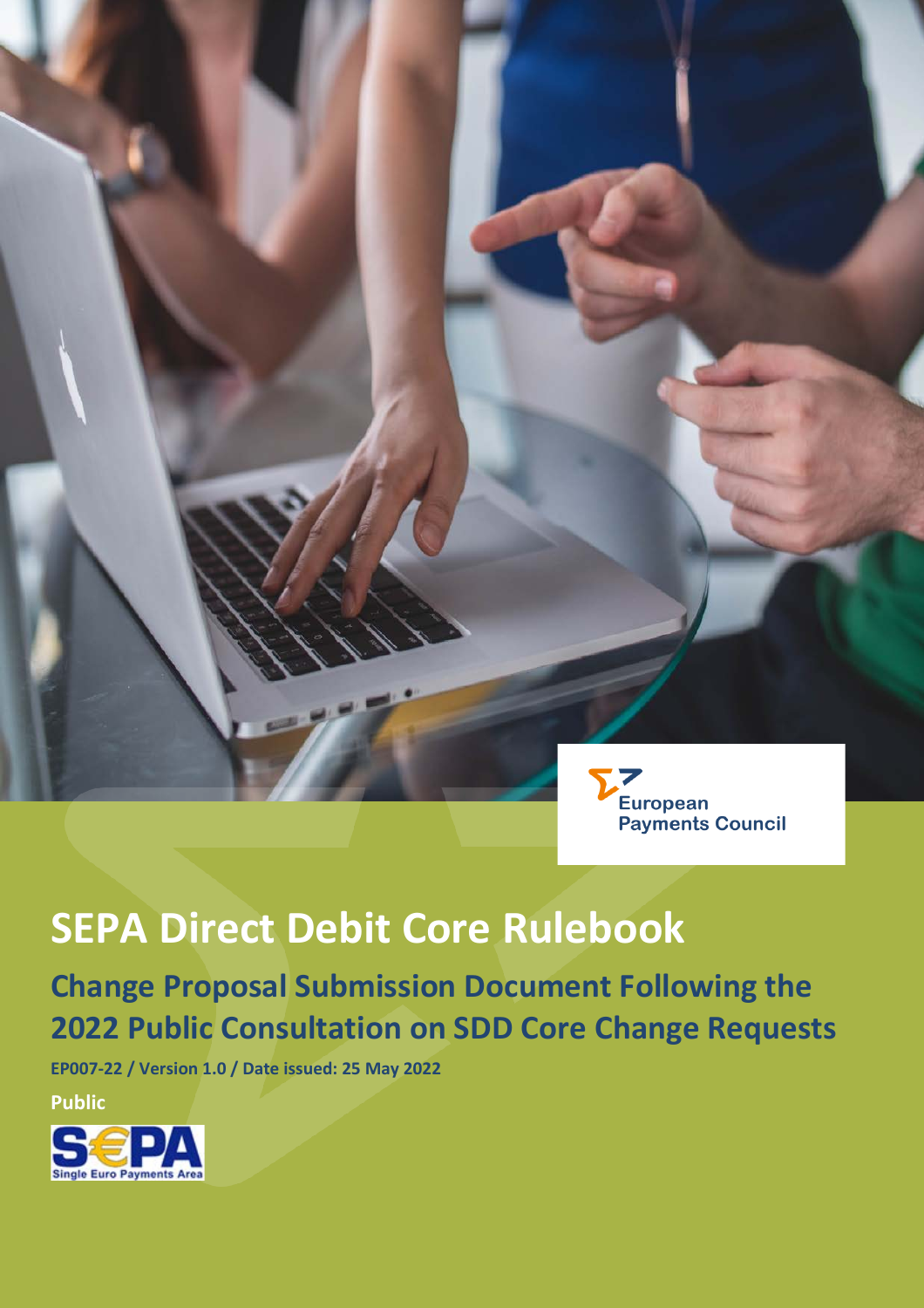# **Change Proposal Submission Document on 2022 SDD Core Change Requests**



**European Payments Council AISBL** Cours Saint-Michel, 30 - B - 1040 Brussels T +32 2 733 35 33 Entreprise N°0873.268.927 secretariat@epc-cep.eu **EP007-22**

**Version 1.0 Date issued: 25 May 2022**

# **Table of Contents**

| $\mathbf{1}$   |    |                                                                                                           |  |
|----------------|----|-----------------------------------------------------------------------------------------------------------|--|
|                | 1) |                                                                                                           |  |
|                | 2) | EPC SEPA payment scheme rulebook release management - important notice to all SEPA stakeholders  4        |  |
|                | 3) |                                                                                                           |  |
| $\overline{2}$ |    |                                                                                                           |  |
| 3              |    |                                                                                                           |  |
|                | 1) |                                                                                                           |  |
|                | 2) | Summary of change requests and the expressed support following the public consultation  10                |  |
|                | 3) | Summary of changes for inclusion in the next version of the SDD Core rulebook to be aligned with the SEPA |  |
| 4              |    | Major Change Request Details, Related Public Consultation Comments and the SEMWG Change Proposal13        |  |
|                | 1) | i.                                                                                                        |  |
|                |    | ii.                                                                                                       |  |
|                |    | iii.                                                                                                      |  |
|                |    | iv.                                                                                                       |  |
|                | 2) |                                                                                                           |  |
|                |    | i.                                                                                                        |  |
|                |    | ii.                                                                                                       |  |
|                |    | iii.<br>iv.                                                                                               |  |
|                | 3) |                                                                                                           |  |
|                |    | i.                                                                                                        |  |
|                |    | ii.                                                                                                       |  |
|                |    | iii.                                                                                                      |  |
|                |    | iv.                                                                                                       |  |
|                | 4) |                                                                                                           |  |
|                |    | i.                                                                                                        |  |
|                |    | ii.                                                                                                       |  |
|                |    | iii.<br>iv.                                                                                               |  |
|                | 5) |                                                                                                           |  |
|                |    | i.                                                                                                        |  |
|                |    | ii.                                                                                                       |  |
|                |    | iii.                                                                                                      |  |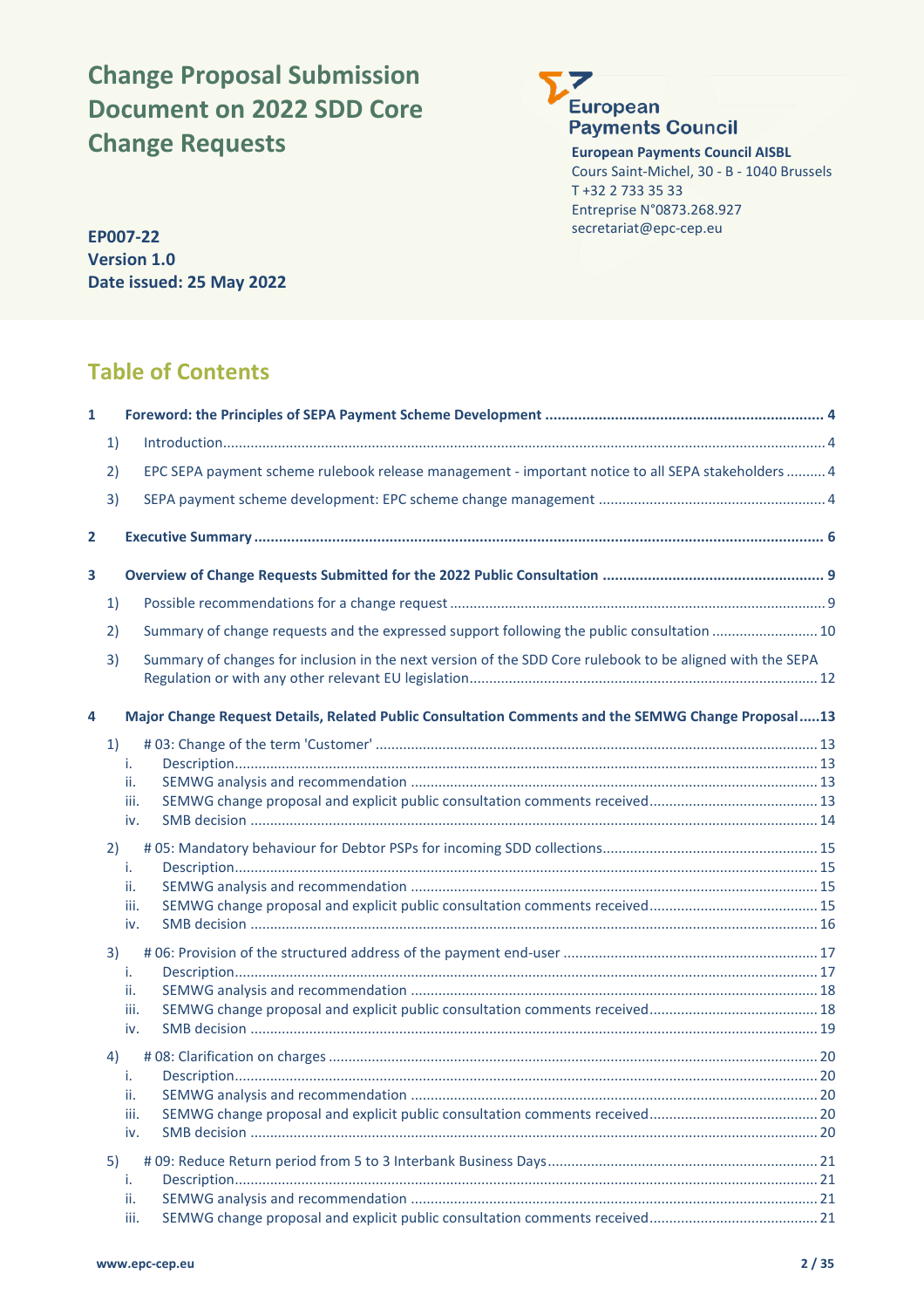

|     | iv.       |                                                                                                         |  |
|-----|-----------|---------------------------------------------------------------------------------------------------------|--|
| 6)  |           |                                                                                                         |  |
|     | i.        |                                                                                                         |  |
|     | ii.       |                                                                                                         |  |
|     | iii.      |                                                                                                         |  |
|     | iv.       |                                                                                                         |  |
| 7)  |           |                                                                                                         |  |
|     | i.        |                                                                                                         |  |
|     | ii.       |                                                                                                         |  |
|     | iii.      |                                                                                                         |  |
|     | iv.       |                                                                                                         |  |
| 8)  |           |                                                                                                         |  |
|     | i.        |                                                                                                         |  |
|     | ii.       |                                                                                                         |  |
|     | iii.      |                                                                                                         |  |
|     | iv.       |                                                                                                         |  |
| 9)  |           |                                                                                                         |  |
|     | i.        |                                                                                                         |  |
|     | ii.       |                                                                                                         |  |
|     | iii.      |                                                                                                         |  |
|     | iv.       |                                                                                                         |  |
|     |           |                                                                                                         |  |
| 10) |           |                                                                                                         |  |
|     | i.<br>ii. |                                                                                                         |  |
|     | iii.      |                                                                                                         |  |
|     | iv.       |                                                                                                         |  |
|     |           |                                                                                                         |  |
| 11) |           |                                                                                                         |  |
|     | i.        |                                                                                                         |  |
|     | ii.       |                                                                                                         |  |
|     | iii.      |                                                                                                         |  |
|     | iv.       |                                                                                                         |  |
| 5   |           | Changes Pertaining to the Impact of the SEPA Regulation or any Other EU Legislation ("Regulatory Change |  |
|     |           |                                                                                                         |  |
| 6   |           |                                                                                                         |  |
| 7   |           |                                                                                                         |  |
|     |           |                                                                                                         |  |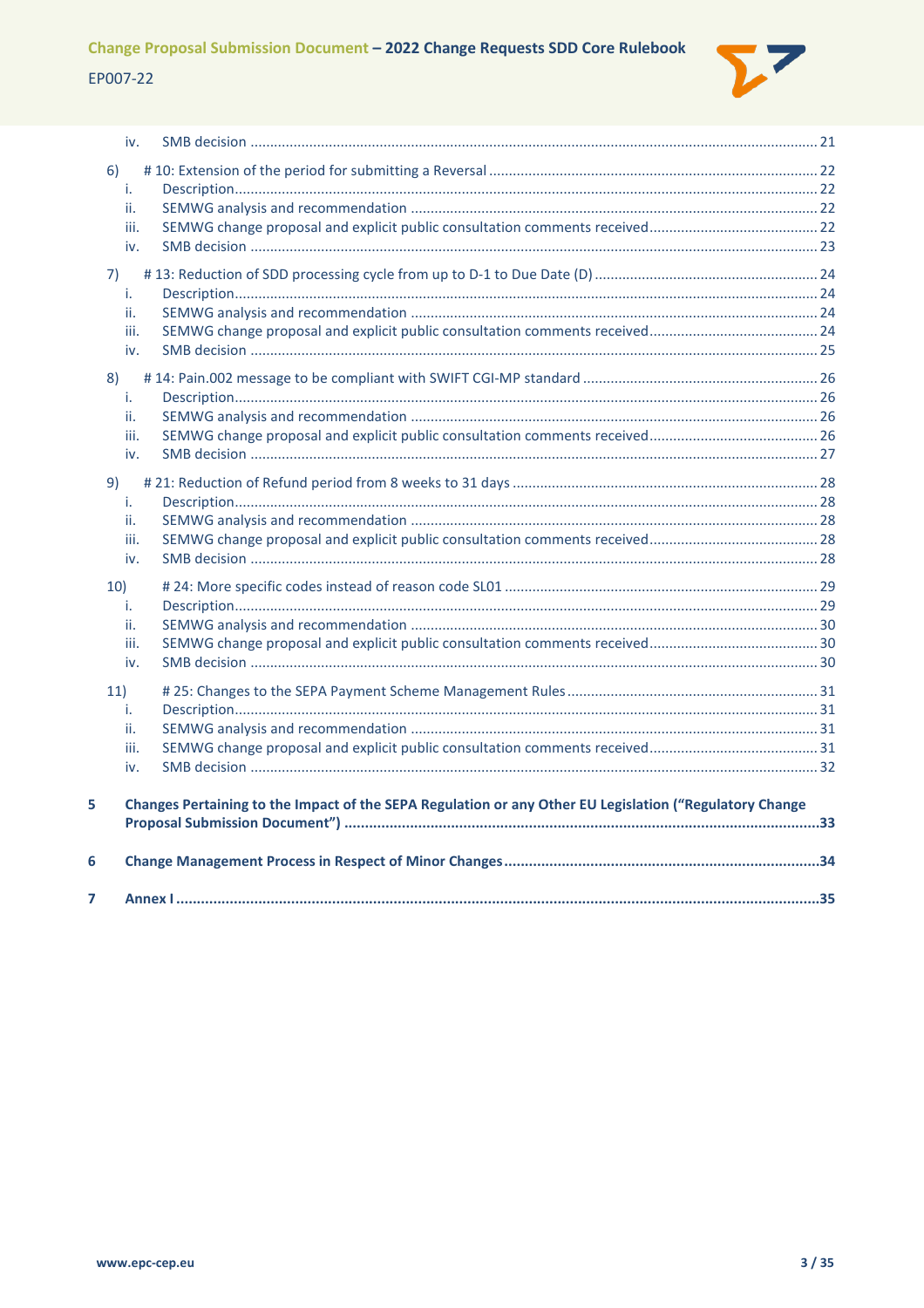

# <span id="page-3-0"></span>**1 Foreword: the Principles of SEPA Payment Scheme Development**

#### <span id="page-3-1"></span>1) Introduction

This document contains the results and comments received on the change requests submitted for public consultation on possible modifications to be introduced into the SDD Core rulebook. It provides feedback to all stakeholders on the results of the 2022 public consultation.

The Single Euro Payments Area (SEPA) payment schemes, as set out in the SEPA Credit Transfer (SCT) and SEPA Direct Debit (SDD) rulebooks, evolve based on a transparent change management process adhered to by the European Payments Council (EPC).

This evolution reflects changes in market needs and updates of technical standards developed by international standardisation bodies, such as the International Organization for Standardization (ISO).

The principles governing the evolution of the SEPA payment schemes are set out in section four of th[e SEPA Payment Scheme Management Rules.](https://www.europeanpaymentscouncil.eu/document-library/rulebooks/sepa-payment-scheme-management-rules)

<span id="page-3-2"></span>2) EPC SEPA payment scheme rulebook release management - important notice to all SEPA stakeholders

The EPC publishes updated versions of the rulebooks at a minimum every two years in the month of November. In accordance with industry best practice, payment service providers (PSPs) and their suppliers therefore have sufficient lead time to address rulebook updates prior to such changes taking effect.

The 2023 versions of the SCT and SDD rulebooks will be published exceptionally on 25 May 2022. Based on the established release management cycle, these versions will take effect on 19 November 2023.

#### <span id="page-3-3"></span>3) SEPA payment scheme development: EPC scheme change management

The first step in the EPC SEPA payment scheme change management cycle is the **introduction of change requests** to the schemes by any interested party.

In consideration of the change requests received, the EPC Scheme Evolution and Maintenance Working Group (SEMWG) develops a **public consultation document**, containing the change requests and the related SEMWG recommendations, per EPC SEPA payment scheme rulebook.

The preparation of the public consultation documents involves the analysis of the change requests received which may include, as appropriate, an impact analysis. Based on this analysis, the SEMWG issues a recommendation on how each change request should be handled.

All submitted change requests to modify the rulebooks received by the EPC are published through the public consultation documents on the EPC Website, permitting such a list to be openly viewed by all stakeholders. The public consultation documents are released for a **three-month public consultation** in the second quarter of the year. For the 2022 change management cycle, this was exceptionally done in the third quarter of 2021.

From the moment the three-month public consultation has ended, the SEMWG shall collect and consolidate the comments received from all EPC SEPA payment scheme participants and stakeholders during the public consultation. The SEMWG then analyses the expressed support and the comments received for each change request. After that, it develops **change proposals** based on the level of support and comments received from the public consultation.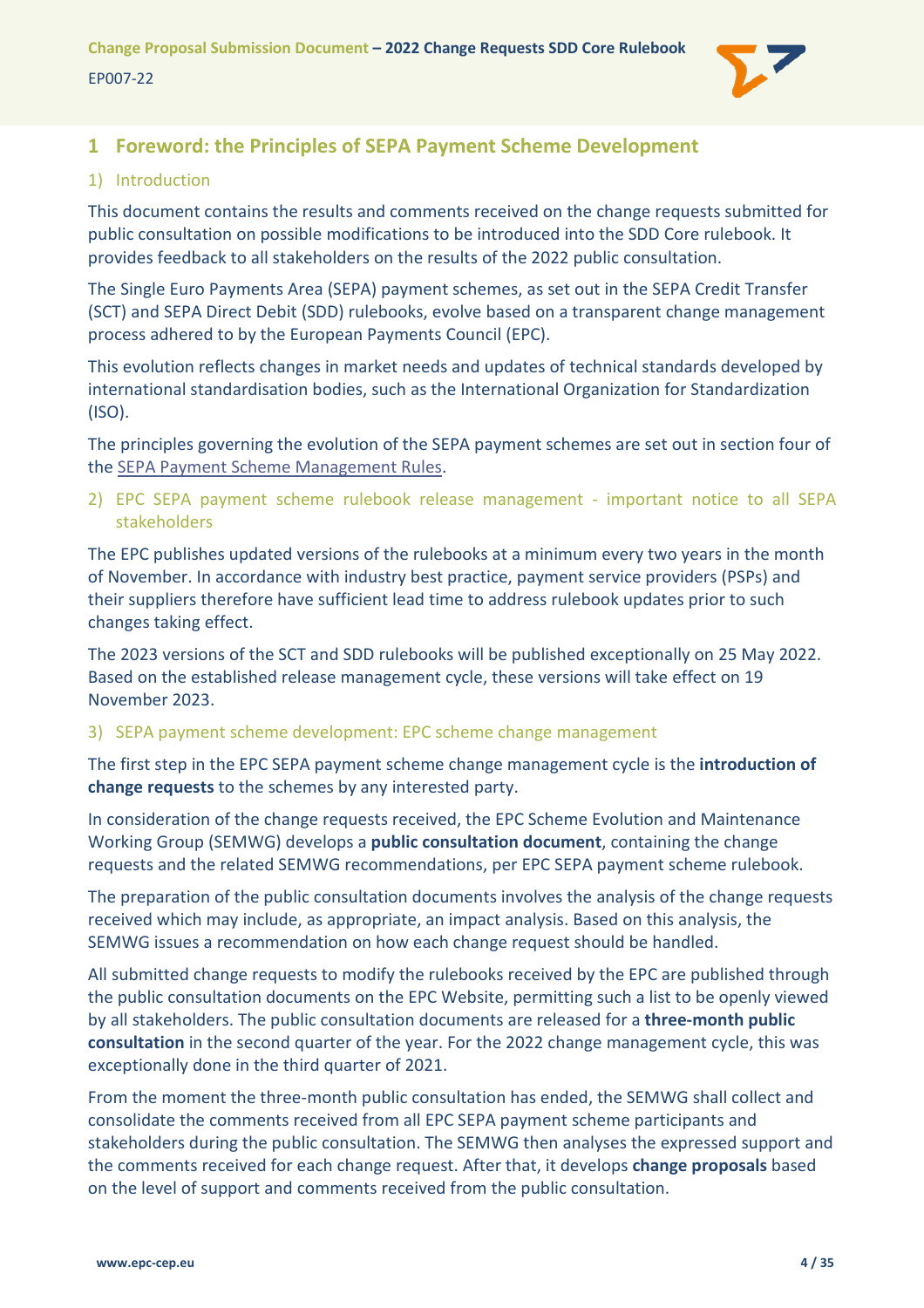

A change proposal as developed by the SEMWG may bring together more than one change, developed from one or more change requests.

The SEMWG consolidates the change proposals, along with each change request and the related comments received from the contributors during the public consultation, in the **change proposal submission document**.

The change proposal submission document is then submitted to the **EPC Scheme Management Board (SMB)**, the **EPC Scheme End-User Multi-Stakeholder Group (SEU MSG)** and the **EPC Scheme Technical Player Multi-Stakeholder Group (STP MSG)**.

The roles of the SEU MSG and the STP MSG are described in section 4.4 of the SEPA Payment Scheme Management Rules. The SEU MSG and the STP MSG formulate their respective positions and address them to the SMB. The SMB will have its final decision-making deliberations in accordance with section 4.2.5 of the SEPA Payment Scheme Management Rules.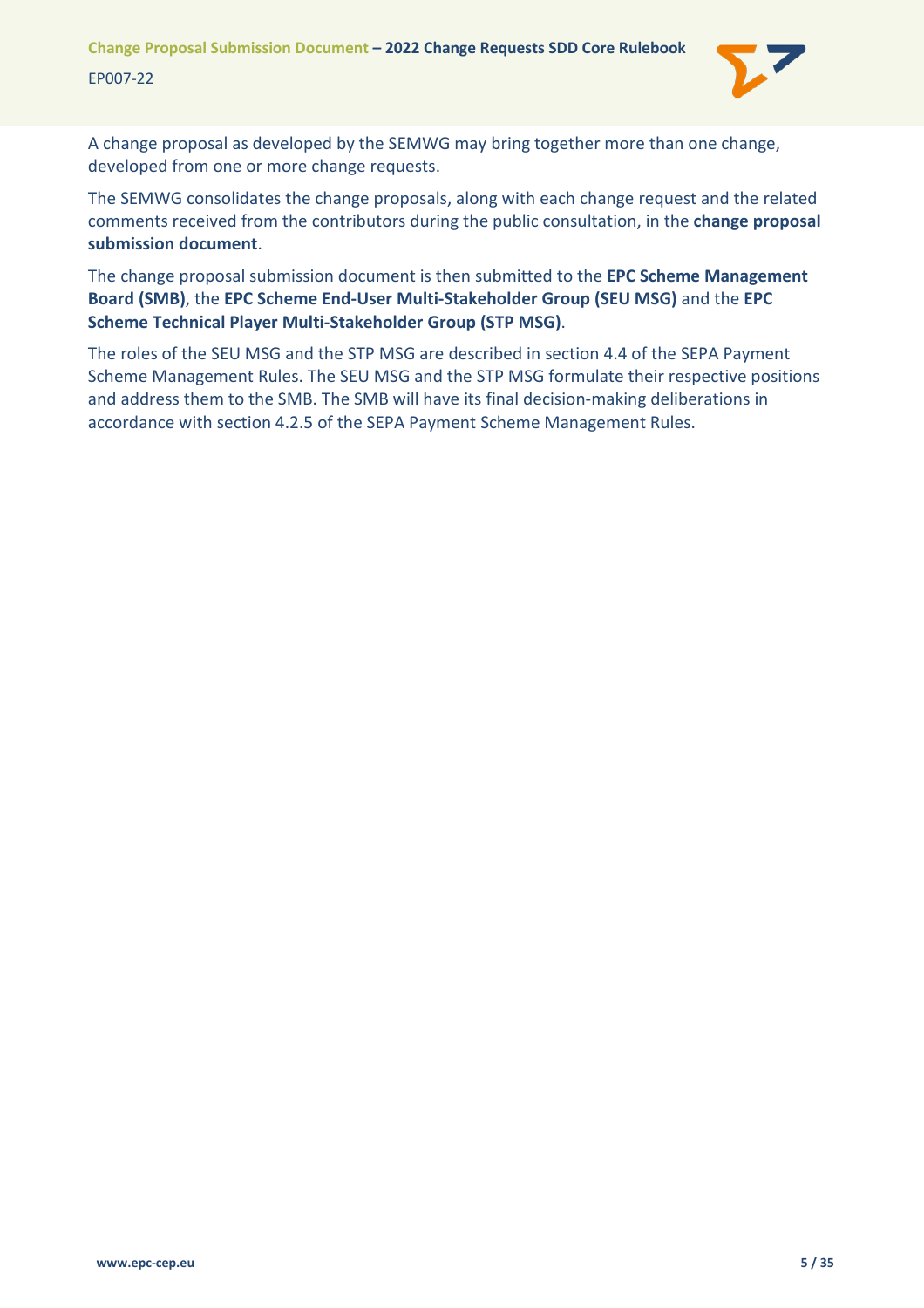

# <span id="page-5-0"></span>**2 Executive Summary**

This Change Proposal Submission Document (EP007-22) describes that each stage of the 2022 SDD Core rulebook change management cycle, from the initiation to the public consultation, has been properly completed in respect of each change request submitted.

The first step in the change management cycle has been the **introduction of change requests** to the SDD Core scheme by any interested party. The deadline for receipt of such suggestions was 30 June 2021. The EPC received **11** change requests for major changes to be introduced into the SDD Core rulebook.

The **public consultation** on possible modifications to be introduced into the SDD Core rulebook, was held between 13 September and 11 December 2021. The EPC received input from 17 (communities of) PSPs and other stakeholders. Please refer to the [Annex I](#page-34-0) for the full list of contributors.

The documents circulated for the public consultation were the document SDD Core rulebook 2022 Change Request Public Consultation Document (EPC158-21) and the Response Template (EPC162- 21). Both documents have been made available on the [EPC Website.](https://www.europeanpaymentscouncil.eu/document-library/rulebooks/sepa-direct-debit-core-rulebook-public-consultation-document-2022-change)

This Change Proposal Submission Document contains for each change request:

- a) A summary of the change request;
- b) The SEMWG analysis and the recommendation given for the public consultation;
- c) The comments received during the public consultation;
- d) The SEMWG change proposal submitted to the SMB, the SEU MSG and the STP MSG for their consideration;
- e) The SMB decision on each SEMWG change proposal.

The SMB took into account the position documents **EPC 038-22** and **EPC 039-22** from the SEU MSG and the STP MSG respectively when making its decision on each change request and the related SEMWG change proposal.

As a result of the 2022 SDD Core rulebook change management process, the SDD Core rulebook has been updated to include the following changes:

#### A. 2022 change requests entering into force on 25 April 2023

On 25 April 2023, a new composition of the SMB will take up its mandate.

With respect to the SEPA Payment Scheme Management Rules being Annex II of each SEPA payment scheme rulebook, a new composition formula will be applied for allocating the seats of scheme participant-related SMB members. Also, more seats will be reserved for the scheme participant-related SMB members. As of 25 April 2023, the SMB will be renamed into the PSMB (Payment Scheme Management Board).

- B. 2022 change requests entering into force on 19 November 2023
- To formally enable the SEPA payment schemes to cater for both retail and Financial Institution-to-Financial Institution payment use cases, the term 'Customer' is replaced by the term 'Payment Service User' (PSU) including an appropriate definition for this new term.

The definitions of the terms 'Creditor' and 'Debtor' are amended whereby also PSPs can take up these roles. Related to this, the definition of the term 'Payment Account' is changed indicating that such account can be held by a PSP as well. Also, some obligations of the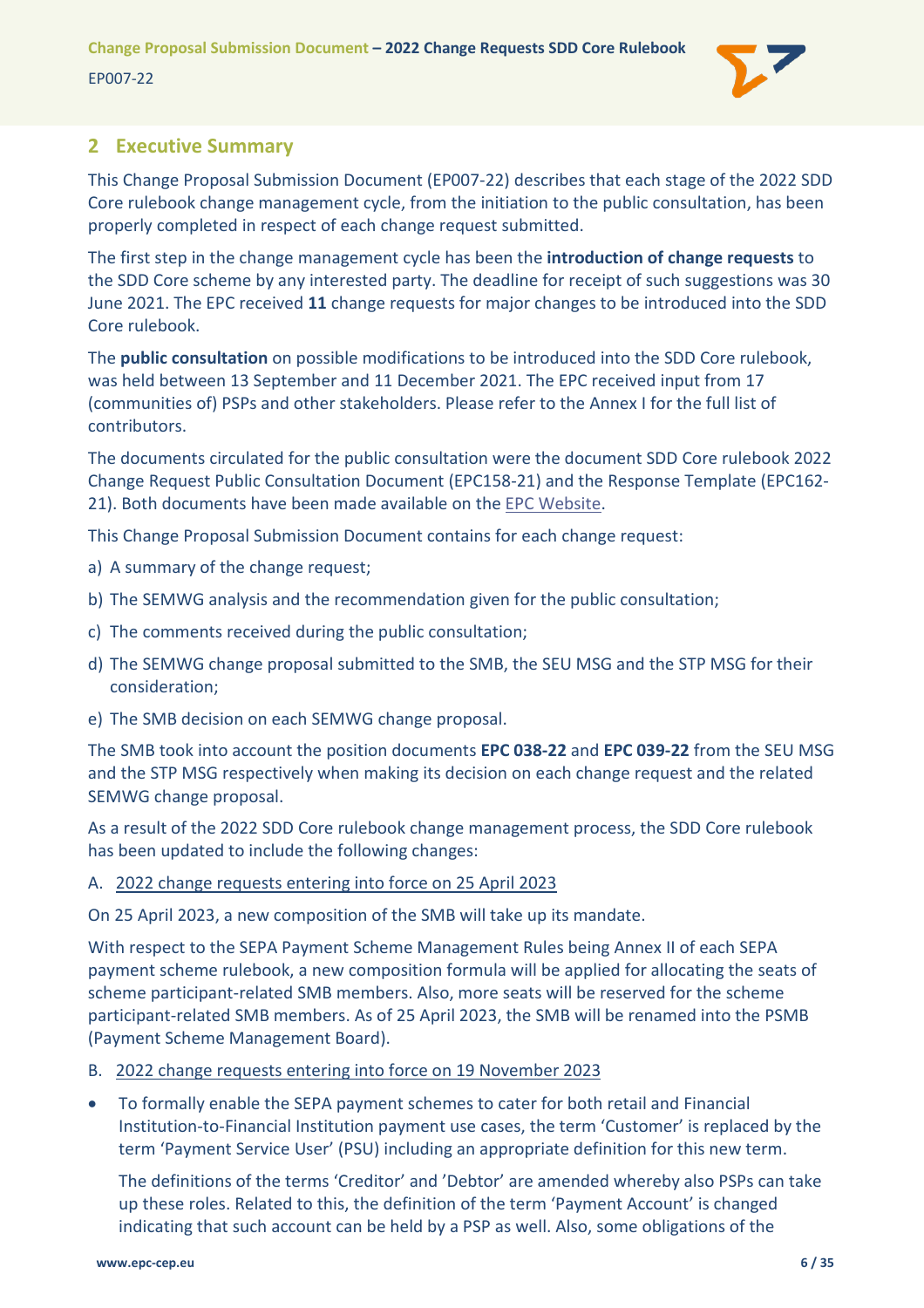**Change Proposal Submission Document – 2022 Change Requests SDD Core Rulebook** EP007-22



Creditor PSP and of the Debtor PSP in the concerned rulebook sections 5.7 and 5.8 are amended.

• Provision of the structured address of the payment end-user:

As of 19 November 2023, payment end users are allowed to send a structured address of the payer and/or the payee in electronic Customer-to-PSP files based on at least the relevant EPC Customer-to-PSP Implementation Guidelines (IGs) for SEPA payments. From that same date, also scheme participants are allowed to provide structured addresses in their inter-PSP SEPA payment messages and r-transactions.

In view of the above, all scheme participants must be able to support the delivery of structured addresses when payment end users and scheme participants want a structured address in their outgoing and incoming SEPA payments. Scheme participants cannot reject SEPA payments only due to the inclusion of a structured address.

The use of an unstructured address will still be possible and supported by the SEPA payment schemes until November 2025.

Extra clarifications about the charging principles.

Important reminder: back in 2020, the SMB already decided upon the following changes for all four 2023 SEPA payment scheme rulebooks:

- Migrate all ISO 20022 standard-based XML payment messages used under the schemes, to the 2019 version of the ISO 20022 standard; and
- Align all attribute numbers in the scheme rulebooks as of the 2023 rulebooks.
- C. 2022 change requests entering into force in November 2025

With respect to the provision of the structured address of the payment end-user, the use of the structured address will become **mandatory** for Inter-PSP SEPA payment messages where applicable, and for payment end users when they send electronic Customer-to-PSP files based on at least the relevant EPC Customer-to-PSP IGs. The use of an unstructured address will no longer be allowed and will hence lead to rejects.

#### **Overview of the 2022 SDD Core change requests and the final SMB decision**

| <b>Item</b> | <b>Change request title</b>                                                | <b>SMB</b> decision                                       |
|-------------|----------------------------------------------------------------------------|-----------------------------------------------------------|
| 03          | Change of the term 'Customer'                                              | For inclusion in the 2023 SDD<br>Core rulebook.           |
| 05          | Mandatory behaviour for Debtor PSPs for incoming<br><b>SDD</b> collections | Not to be included in the 2023<br>SDD Core rulebook.      |
| 06          | Provision of the structured address of the payment<br>end-user             | For inclusion in the 2023 and<br>2025 SDD Core rulebooks. |
| 08          | Clarification on charges                                                   | For inclusion in the 2023 SDD<br>Core rulebook.           |
| 09          | Reduce Return period from 5 to 3 Interbank Business<br>Days                | Not to be included in the 2023<br>SDD Core rulebook.      |
| <b>10</b>   | Extension of the period for submitting a Reversal                          | Not to be included in the 2023<br>SDD Core rulebook.      |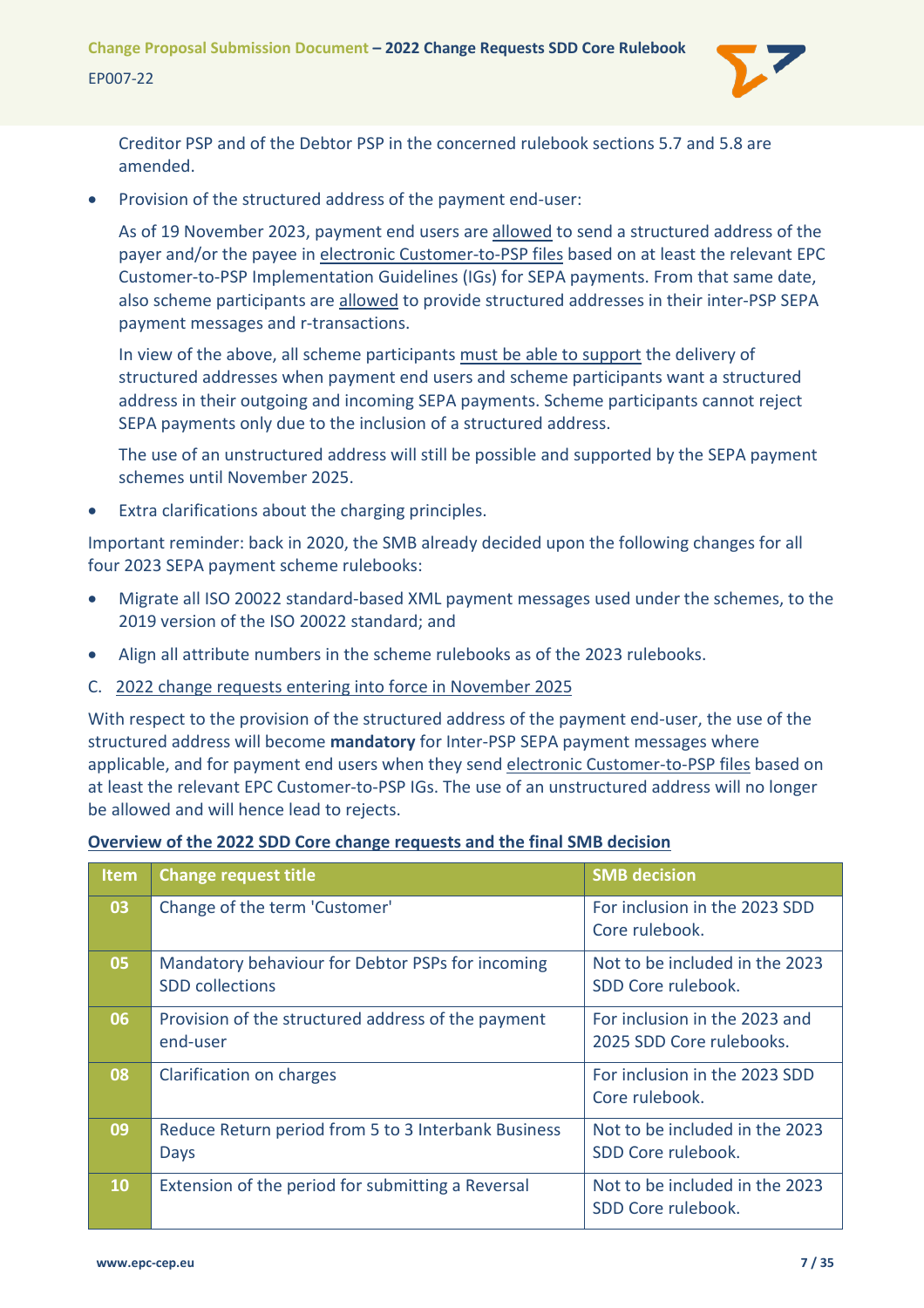

| Item      | <b>Change request title</b>                                     | <b>SMB decision</b>                                                                                                                                                     |
|-----------|-----------------------------------------------------------------|-------------------------------------------------------------------------------------------------------------------------------------------------------------------------|
| <b>13</b> | Reduction of SDD processing cycle from up to D-1 to<br>Due Date | Not to be included in the 2023<br>SDD Core rulebook.                                                                                                                    |
| <b>14</b> | Pain.002 message to be compliant with SWIFT CGI-MP<br>standard  | Not to be included in the 2023<br>SDD Core rulebook.                                                                                                                    |
| 21        | Reduction of Refund period from 8 weeks to 31 days              | Not to be included in the 2023<br>SDD Core rulebook.                                                                                                                    |
| 24        | More specific codes instead of reason code SL01                 | Not to be included in the 2023<br>SDD Core rulebook.                                                                                                                    |
| 25        | Changes to the SEPA Payment Scheme Management<br><b>Rules</b>   | Such decision is not within the<br>remit of the SMB. The EPC<br>Board has taken the following<br>decision: for inclusion in the<br>SDD Core scheme as of April<br>2023. |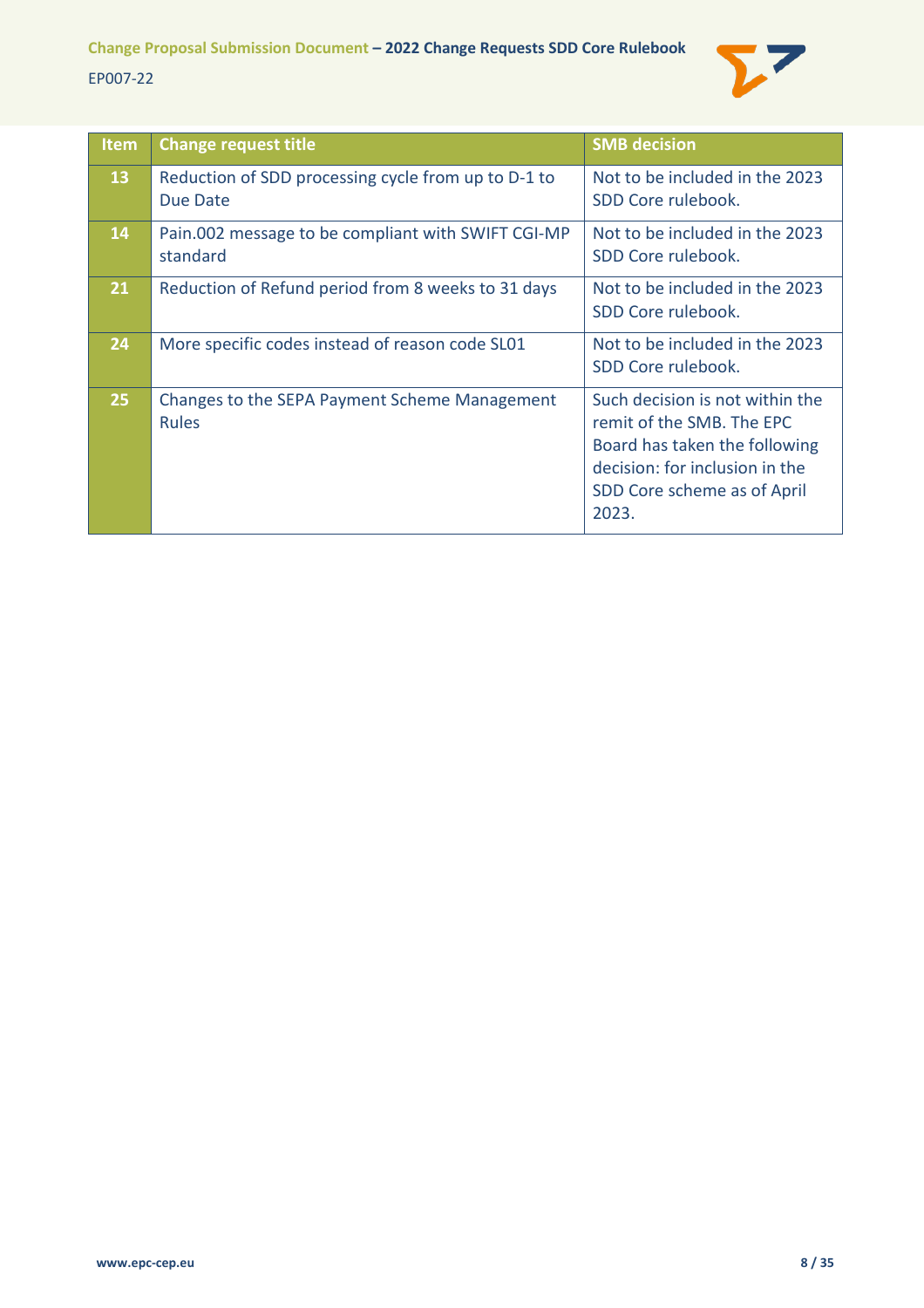

# <span id="page-8-0"></span>**3 Overview of Change Requests Submitted for the 2022 Public Consultation**

All change requests to the SDD Core rulebook were reviewed by the SEMWG.

This section lists the change requests which were presented for public consultation along with the recommendation given by the SEMWG for each change request.

#### <span id="page-8-1"></span>1) Possible recommendations for a change request

Each recommendation reflects one of the options detailed in points a) through f) below:

- a) The change request is **already provided for** in the scheme: no action is necessary for the EPC.
- b) The change request **should be incorporated into the scheme**: the change request would become part of the scheme and the rulebook would be amended accordingly.
- c) The change request should be included in the scheme as an **optional feature**:
	- The new feature is optional and the rulebook would be amended accordingly;
	- Each scheme participant<sup>[1](#page-8-2)</sup> may decide to offer the feature to its customers, or not.
- d) The change request is **not considered fit for SEPA wide use** and could be handled as an additional optional service (AOS) by interested communities:
	- The proposed new feature would not be included in the rulebook or in the implementation guidelines released by the EPC with regard to the rulebook;
	- The development of AOS is out of scope of the EPC. The EPC does however publish declared AOS arrangements on its website for information;
	- The EPC may consider the inclusion of AOS arrangements, if supported by enough communities, in a future version of the rulebook.
- e) The change request **cannot** be part of the existing scheme for one of the following reasons:
	- It is technically impossible;
	- It is not feasible (explained on a case by case basis);
	- It is out of scope of the EPC;
	- $\bullet$  It does not comply with the SEPA Regulation<sup>[2](#page-8-3)</sup> or any other relevant EU legislation.
- f) The change request may be considered for the development of a **new scheme**:
	- The change request reflects major changes which cannot be integrated into an existing scheme;
	- To develop the change request further, i.e. to develop a new scheme, the following requirements must be met:
		- o The benefits of the new scheme for payment end users are demonstrated prior to the launch of the development phase;
		- o It is demonstrated that enough stakeholders will make use of the new scheme;
		- o A cost-benefit analysis is provided;
		- o It complies with the SEPA Regulation or any other relevant Regulation.

<span id="page-8-2"></span><sup>&</sup>lt;sup>1</sup> A scheme participant is a payment service provider which has formally adhered to an EPC SEPA payment scheme.

<span id="page-8-3"></span> $2$  Regulation (EU) No 260/2012 establishing technical and business requirements for credit transfers and direct debits in euro and amending Regulation (EC) No 924/2009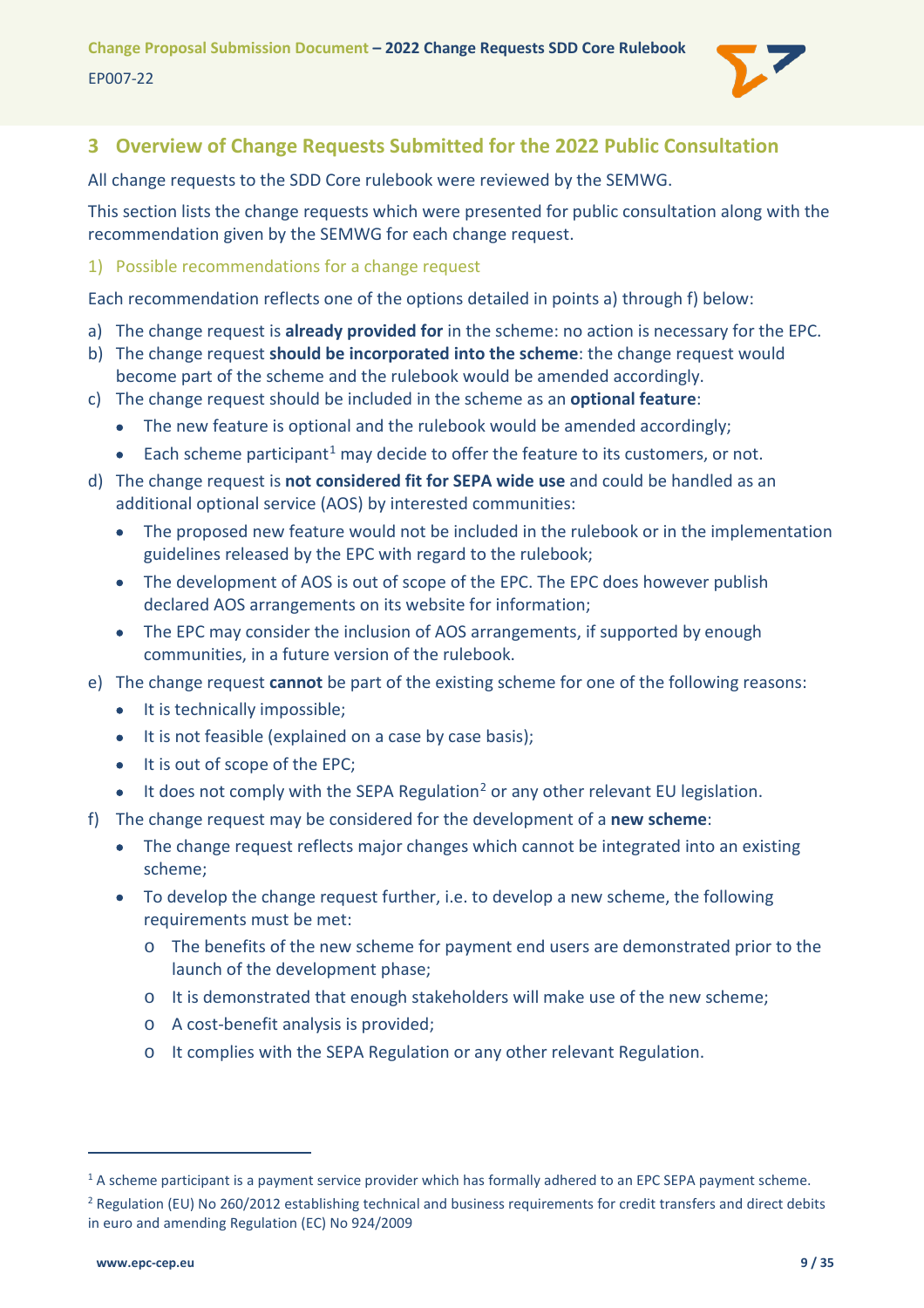

#### <span id="page-9-0"></span>2) Summary of change requests and the expressed support following the public consultation

The two tables below express the level of support from the contributors to the EPC SEMWG recommendations presented during the public consultation. The list of contributors can be found in [Annex I](#page-34-0) at the end of this document.

The tables summarise the responses from the (national communities of) scheme participants and the other contributors respectively for each change request. The contributors were requested to indicate in the response template if they support the SEMWG recommendation ("Yes") or not ("No"). They also had the choice to express no position on the change request or on the SEMWG recommendation ("No Opinion"). **The number of "No Opinion" positions have not been taken into account when determining the level of support for each change request.**

Please note that contributors may have expressed a "Yes", a "No" or a "No Opinion" position without having provided further comments. The section "Explicit public consultation comments received" for each change request under section [4](#page-12-0) will only report the explicit comments received from each contributor but not a simple "Yes", a "No" or a "No Opinion" position itself without any other comment of that contributor.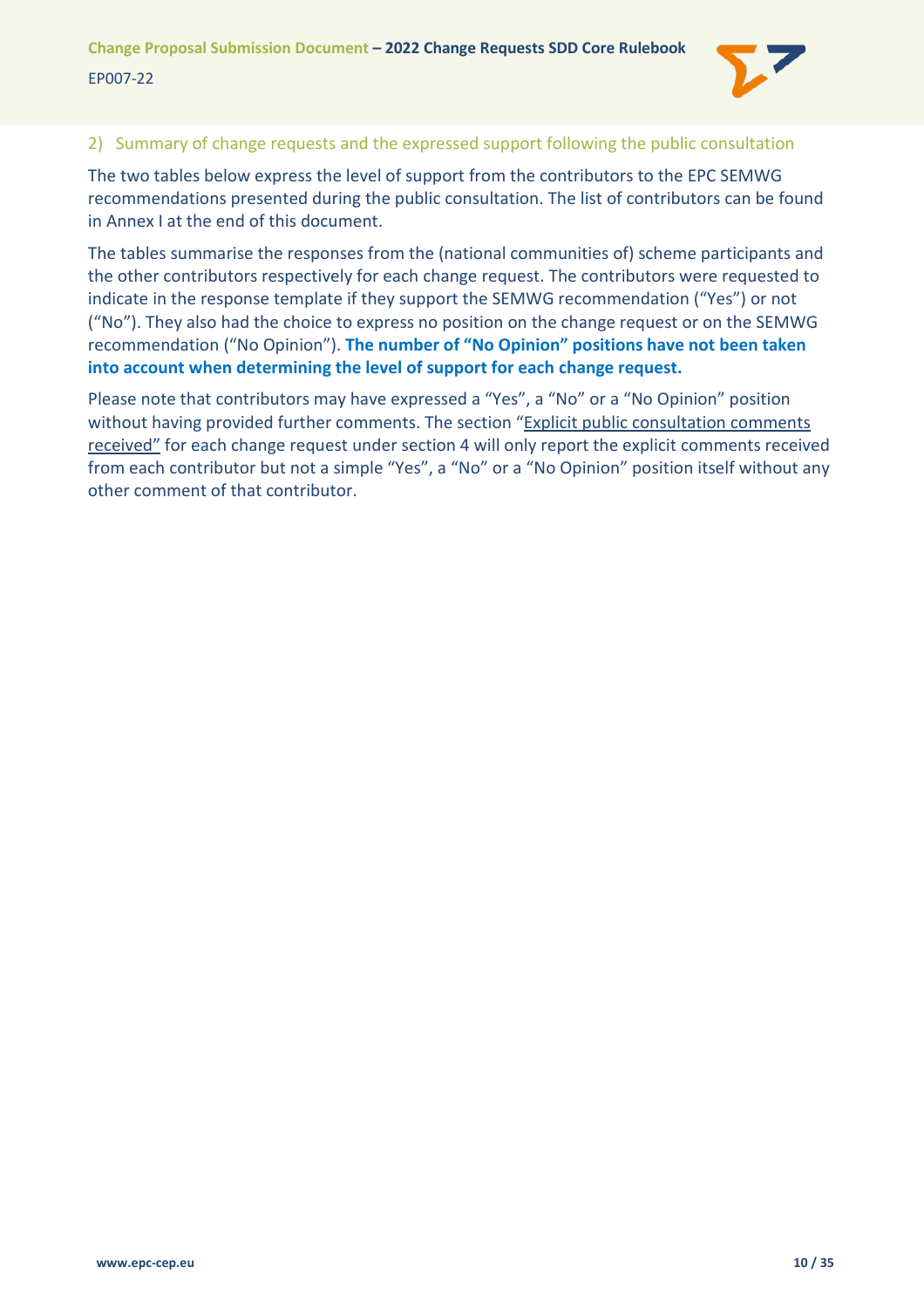#### EP007-22



#### Table 1 **Scheme participant**s: summary of change requests and the support expressed during the public consultation

| Item |                                                                                    |                         | <b>EPC SEMWG recommendation</b>                                            | Count |              | Count Count "No | <b>Total</b> | Percentage "Yes"   |
|------|------------------------------------------------------------------------------------|-------------------------|----------------------------------------------------------------------------|-------|--------------|-----------------|--------------|--------------------|
|      | Change request title                                                               |                         | <b>Topic</b><br>"Yes"                                                      |       | "No"         | Opinion"        |              | in total responses |
|      | Change of the term 'Customer'                                                      | Terminology             | Inclusion into the scheme (option b) as of Nov 2023                        | 16    |              |                 |              | 100%               |
|      | Mandatory behaviour for Debtor PSPs for incoming SDD collections Scheme compliance |                         | Cannot be part of the existing scheme (option e)                           |       | 0            |                 |              | 100%               |
|      | Provision of the structured address of the payment end-user                        |                         | Use of structured data Inclusion into the scheme (option b) as of Nov 2023 | 14    |              |                 |              | 88%                |
|      | Clarification on charges                                                           | Charging                | Inclusion into the scheme (option b) as of Nov 2023                        | 16    | 0            |                 |              | 100%               |
|      | Reduce Return period from 5 to 3 Interbank Business Days                           | <b>Timeline changes</b> | Cannot be part of the existing scheme (option e)                           | 15    |              |                 |              | 94%                |
| 10   | Extension of the period for submitting a Reversal                                  | <b>Timeline changes</b> | Cannot be part of the existing scheme (option e)                           | 12    |              |                 |              | 75%                |
| 13   | Reduction of SDD processing cycle from up to D-1 to Due Date                       | <b>Timeline changes</b> | Cannot be part of the existing scheme (option e)                           | 16    |              |                 |              | 94%                |
| 14   | Pain.002 message to be compliant with SWIFT CGI-MP standard                        | <b>Use of standards</b> | Cannot be part of the existing scheme (option e)                           | 15    | $\bf{0}$     |                 |              | 100%               |
| 21   | Reduction of Refund period from 8 weeks to 31 days                                 | <b>Timeline changes</b> | Cannot be part of the existing scheme (option e)                           | 16    | $\mathbf{0}$ |                 |              | 100%               |
| 24   | More specific codes instead of reason code SL01                                    | <b>R-transactions</b>   | Cannot be part of the existing scheme (option e)                           | 14    |              |                 |              | 82%                |
| 25   | Changes to the SEPA Payment Scheme Management Rules                                | <b>Internal Rules</b>   | Inclusion into the scheme (option b) as of April 2023                      | 16    |              |                 |              | 94%                |

Table 2 **Other contributors:** summary of change requests and the support expressed during the public consultation

| Item |                                                                                    | <b>Topic</b>            | <b>EPC SEMWG recommendation</b>                                            |       |   | Count   Count   Count "No | <b>Total</b> | <b>Percentage "Yes"</b> |
|------|------------------------------------------------------------------------------------|-------------------------|----------------------------------------------------------------------------|-------|---|---------------------------|--------------|-------------------------|
|      | Change request title                                                               |                         |                                                                            | "Yes" |   | "No" Opinion"             |              | in total responses      |
|      | Change of the term 'Customer'                                                      | Terminology             | Inclusion into the scheme (option b) as of Nov 2023                        |       |   |                           |              | 100%                    |
|      | Mandatory behaviour for Debtor PSPs for incoming SDD collections Scheme compliance |                         | Cannot be part of the existing scheme (option e)                           |       | 0 |                           |              | 100%                    |
|      | Provision of the structured address of the payment end-user                        |                         | Use of structured data Inclusion into the scheme (option b) as of Nov 2023 |       | 0 |                           |              | 100%                    |
|      | Clarification on charges                                                           | Charging                | Inclusion into the scheme (option b) as of Nov 2023                        |       | 0 |                           |              | 100%                    |
|      | Reduce Return period from 5 to 3 Interbank Business Days                           | <b>Timeline changes</b> | Cannot be part of the existing scheme (option e)                           |       | 0 |                           |              | 100%                    |
| 10   | Extension of the period for submitting a Reversal                                  | <b>Timeline changes</b> | Cannot be part of the existing scheme (option e)                           |       | 0 |                           |              | 100%                    |
| 13   | Reduction of SDD processing cycle from up to D-1 to Due Date                       | <b>Timeline changes</b> | Cannot be part of the existing scheme (option e)                           |       | 0 |                           |              | 100%                    |
| 14   | Pain.002 message to be compliant with SWIFT CGI-MP standard                        | Use of standards        | Cannot be part of the existing scheme (option e)                           |       | 0 |                           |              | 100%                    |
| 21   | Reduction of Refund period from 8 weeks to 31 days                                 | <b>Timeline changes</b> | Cannot be part of the existing scheme (option e)                           |       | 0 |                           |              | 100%                    |
| 24   | More specific codes instead of reason code SL01                                    | <b>R-transactions</b>   | Cannot be part of the existing scheme (option e)                           |       | 0 |                           |              | 100%                    |
| 25   | Changes to the SEPA Payment Scheme Management Rules                                | <b>Internal Rules</b>   | Inclusion into the scheme (option b) as of April 2023                      |       |   |                           |              | 100%                    |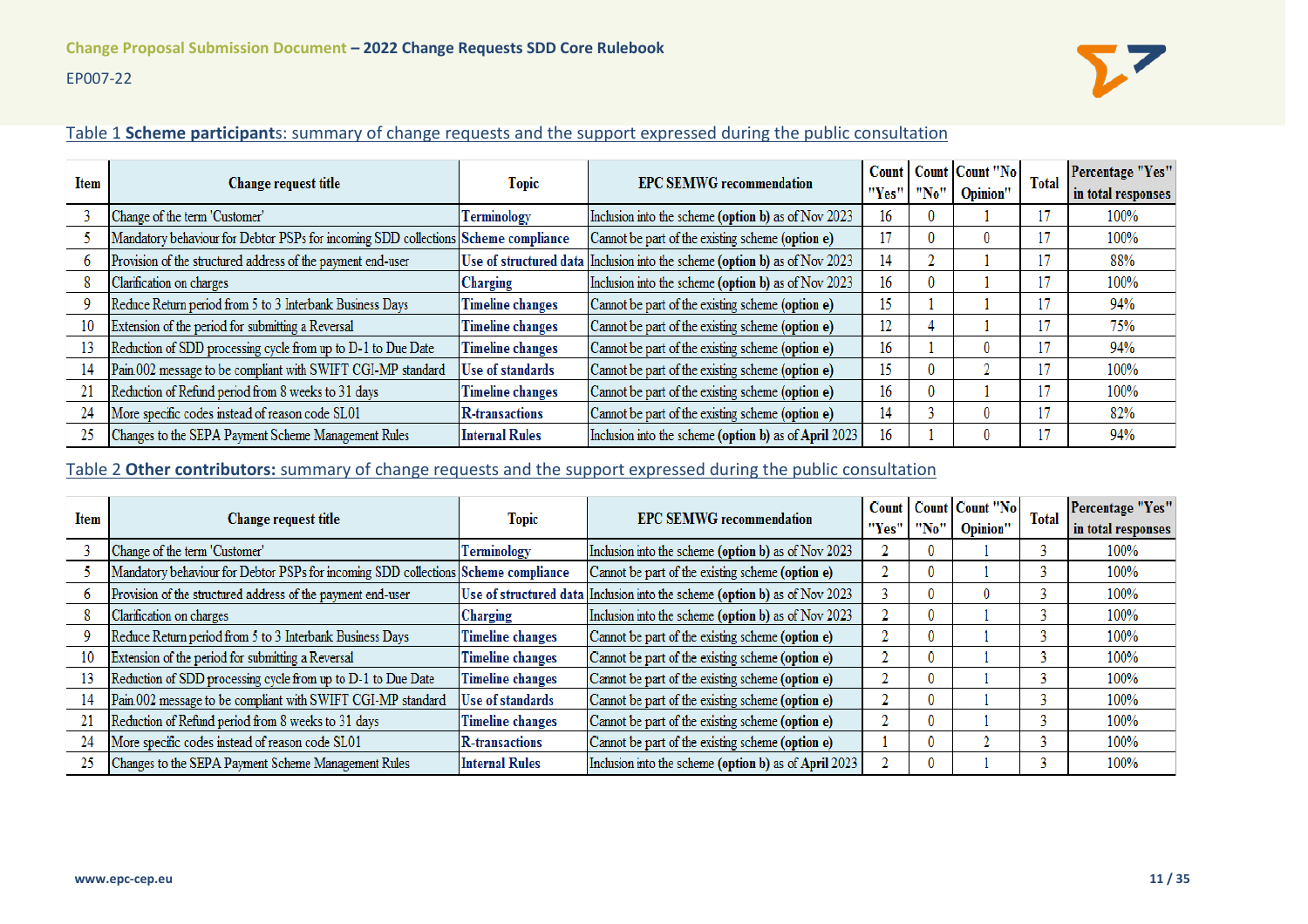

<span id="page-11-0"></span>3) Summary of changes for inclusion in the next version of the SDD Core rulebook to be aligned with the SEPA Regulation or with any other relevant EU legislation

No change item was identified at the time of the start of the public consultation that required a change to the SDD Core rulebook due to a particular EU legislation.

No items have been identified that require a change to the SDD Core scheme rulebook due to any EU legislation.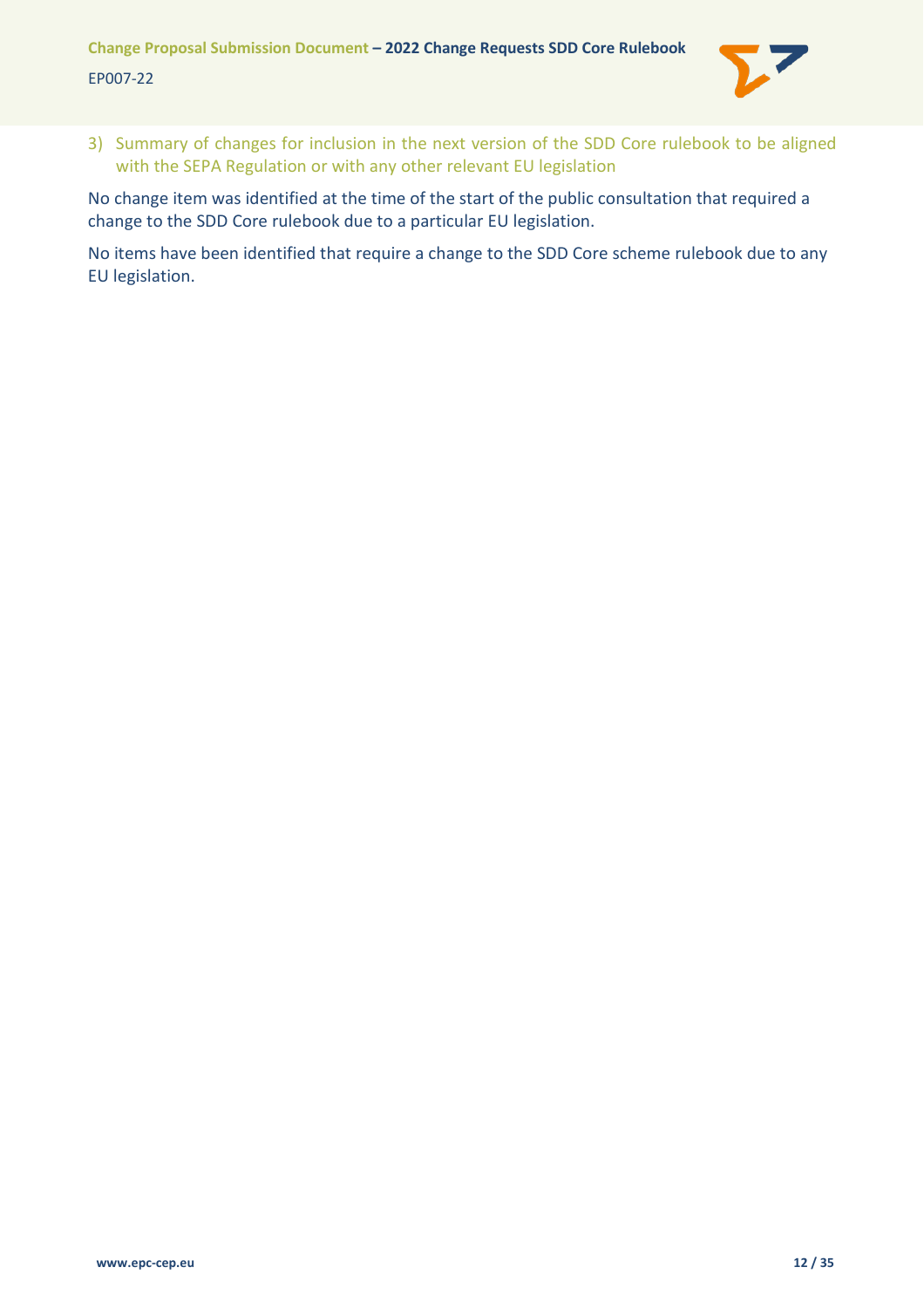

# <span id="page-12-0"></span>**4 Major Change Request Details, Related Public Consultation Comments and the SEMWG Change Proposal**

- <span id="page-12-2"></span><span id="page-12-1"></span>1) # 03: Change of the term 'Customer'
	- i. Description

This change request was made by the EPC secretariat.

As of the 2021 rulebook, the term 'Customer' is currently defined as *"A physical or legal entity that is not active in the business of providing payment accounts used for the execution of payments and that is therefore not eligible for scheme participation"*.

The definition in the 2021 rulebook and its limitation does not make sufficiently clear that also a PSP may act in the capacity of a Creditor or Debtor under the rules of the scheme. A good example are the payments an PSP makes with respect to salary payments, office rent etc.

Furthermore, reflections have been made on whether the scheme should cater also for use cases in which PSPs are making use of the payment scheme as Creditor and/or as Debtor in the context of Financial Institution – to – Financial Institution (Fi2Fi) payments, and whether the term 'Customer' is appropriate in such context.

In order to adapt the rulebook to support the case of a PSP acting as Creditor/Debtor in both, retail and Fi2Fi use cases, while complying with applicable law, the suggestion is to:

- i) replace the term 'Customer' with the term 'Payment Service User' ('PSU'), and define it on the basis of the definition of 'PSU' provided under the Payment Services Directive (PSD2). This will clearly identify who can take up the role of PSU and the relevant legal framework applicable to them;
- ii) amend the terms 'Creditor' and 'Debtor' to cover use-cases in which a PSP is making use of the scheme in an Fi2Fi context;
- iii) amend the term 'Payment Account' to clarify that a payment account should be used also in the context of an Fi2Fi payment, and
- iv) amend Sections 5.7 and 5.8 to ensure that that PSPs wishing to make use of the scheme for Fi2Fi transactions as Creditor/Debtor do so in full compliance with the rules of the scheme, while being subject to applicable law.
	- ii. SEMWG analysis and recommendation

<span id="page-12-3"></span>The SEMWG suggests incorporating the change request into the scheme (**option b**) entering into effect as of **November 2023**.

#### <span id="page-12-4"></span>iii. SEMWG change proposal and explicit public consultation comments received

### **SEMWG change proposal**

The large majority of EPC scheme participants (via national communities or via individual comments) and other contributors to the 2022 public consultation supported the SEMWG recommendation that this change request can be part of the scheme.

Therefore, the SEMWG proposes to include this change request in the 2023 SDD Core rulebook version 1.0.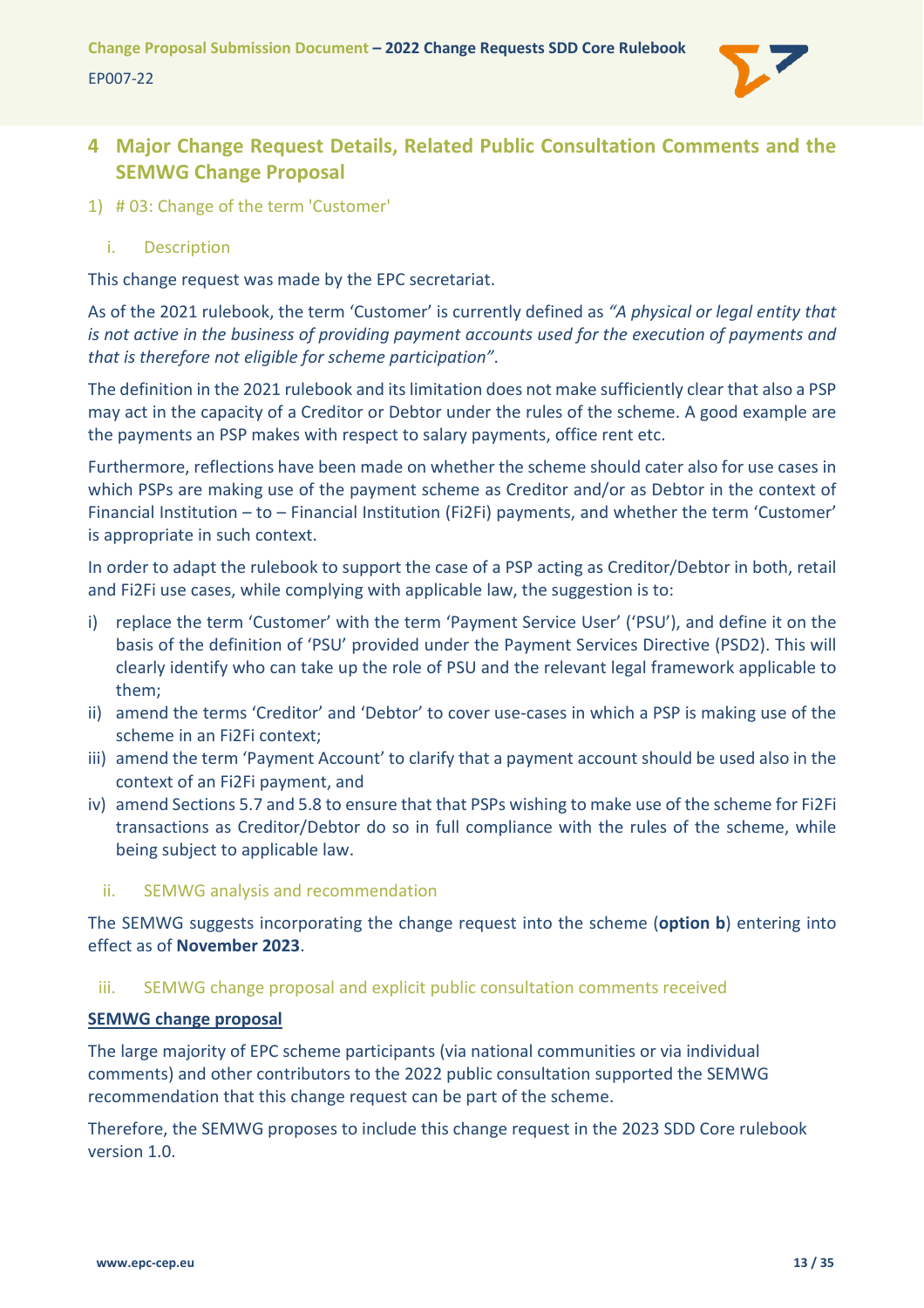

# **Explicit public consultation comments received**

| <b>Contributor</b>               | <b>Comments received</b>                                                                                                                                                                                                                                                      |
|----------------------------------|-------------------------------------------------------------------------------------------------------------------------------------------------------------------------------------------------------------------------------------------------------------------------------|
| <b>French Banking Federation</b> | Yes. We agree with the proposed change request as it is<br>mentioned that the new definition will allow to cover the<br>financial to financial (Fi2Fi) use case in which two PSPs make<br>payment as an originator or a beneficiary on behalf of their<br>ultimate customers. |
|                                  | Such definition will be appropriate to cover upcoming solution<br>aiming to address the customer to merchant use cases.                                                                                                                                                       |

#### <span id="page-13-0"></span>iv. SMB decision

For inclusion in the 2023 SDD Core rulebook.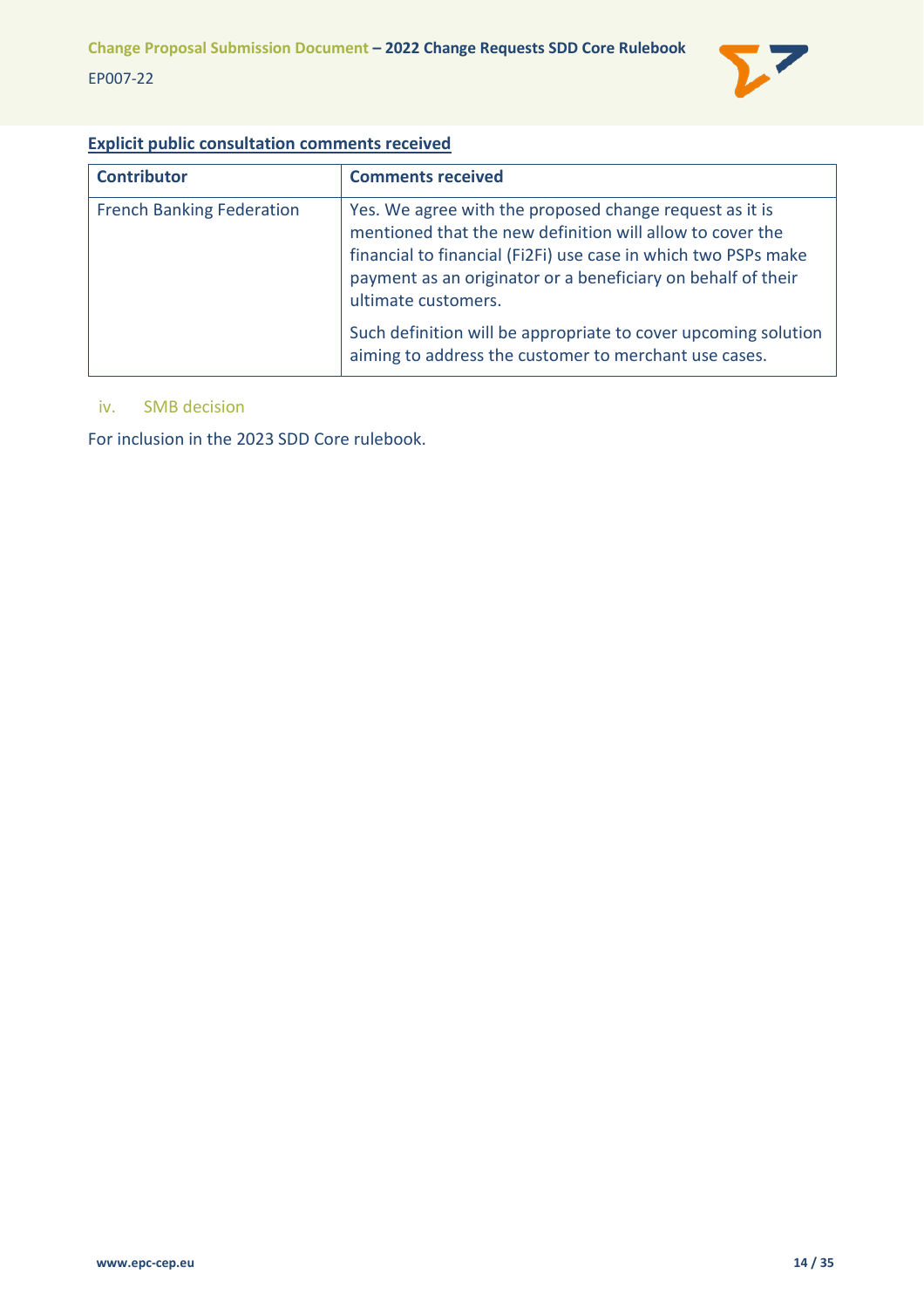

#### <span id="page-14-0"></span>2) # 05: Mandatory behaviour for Debtor PSPs for incoming SDD collections

#### <span id="page-14-1"></span>i. Description

This change request was made by Satispay Europe SA.

Under the SDD Core scheme, the Debtor PSP is not obliged to perform any checks with respect to the provided mandate-related information in the first or any subsequent SDD Core collection. However, the SEPA Regulation obliges Debtor PSPs to offer Debtors the option to block their account for direct debit transactions in case of four reasons.

The contributor being a SDD Core scheme participant reports that there are Debtor PSPs that, according to their commercial strategies, prevent all SDD Core operations for all of their customers, requesting authorization for each new mandate. The Debtor PSP requests the information about the SDD Core mandate from the Debtor, before executing the collection on the Debtor's account, using the same logic that is mandatory for SDD B2B although the refund rights are totally different.

The contributor finds that such behaviour is not efficient for SDD Core processing. It extends the time for a direct debit, forcing the Debtors to an unnecessary, often unexpected communication to their Debtor PSP and reducing the difference between SDD Core and SDD B2B. It should be avoided for Debtor PSPs to prevent direct debit operations by default for all their clients. The standardized approach should be that the collections must be accepted for further processing unless the customer expressly states that it wishes to block them in advance.

<span id="page-14-2"></span>ii. SEMWG analysis and recommendation

The SEMWG recommends not taking forward the change request (**option e**) for the SDD Core scheme.

The SEMWG considers this change request more as a concrete complaint against certain Debtor PSPs. The SDD Core scheme rulebook is clear on what the Debtor PSP is expected to do when receiving a collection. The alleged reported practice is not allowed.

The SEMWG strongly recommends this contributor and any other SDD Core Creditor PSP which may be confronted with similar practices from SDD Core Debtor PSPs, to share more concrete information about the concerned Debtor PSPs and the SDD Core collections with the EPC secretariat via [secretariat@epc-cep.eu](mailto:secretariat@epc-cep.eu) at any time. The EPC would then consider the most appropriate actions towards the concerned Debtor PSPs.

#### <span id="page-14-3"></span>iii. SEMWG change proposal and explicit public consultation comments received

#### **SEMWG change proposal**

The large majority of EPC scheme participants (via national communities or via individual comments) and other contributors to the 2022 public consultation supported the SEMWG recommendation that this change request cannot be part of the scheme.

Therefore, the SEMWG proposes not to include this change request in the 2023 SDD Core rulebook version 1.0.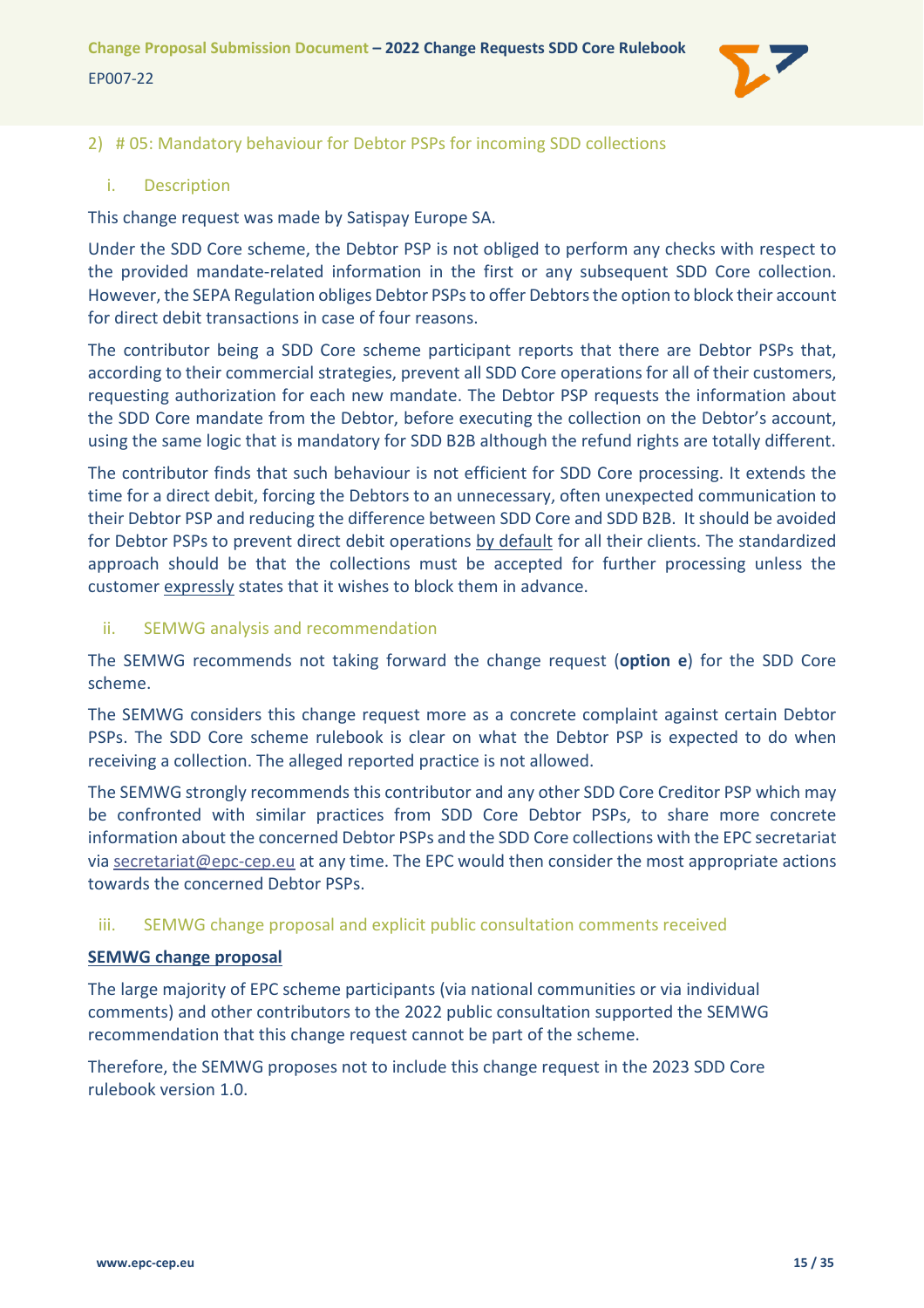

# **Explicit public consultation comments received**

| <b>Contributor</b>                 | <b>Comments received</b>                                                                                                                                               |
|------------------------------------|------------------------------------------------------------------------------------------------------------------------------------------------------------------------|
| <b>Italian Banking Association</b> | Yes. These additional services that are provided to protect the<br>customer are outside the scope of the Rulebook even though<br>they comply with the payment schemes. |
|                                    | This change request would have large impacts on the services<br>offered to customers and currently contractualized with them.                                          |
| Satispay Europe SA                 | Yes. We agree with the decision and we wait for the<br>appropriate actions to solve the described behaviour.                                                           |

#### <span id="page-15-0"></span>iv. SMB decision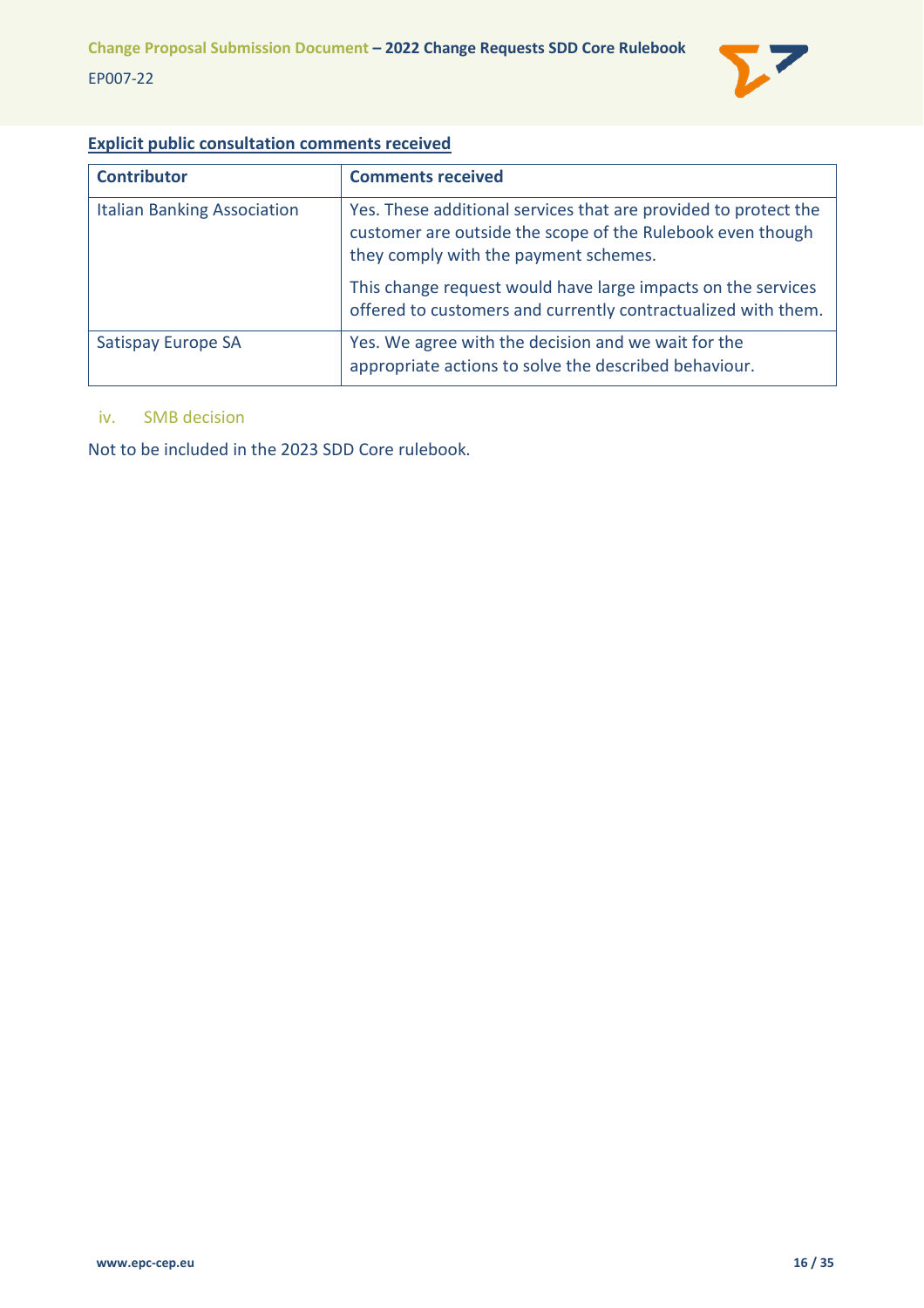

#### <span id="page-16-0"></span>3) # 06: Provision of the structured address of the payment end-user

#### <span id="page-16-1"></span>i. Description

This change request was made by the SEMWG.

The first part of the suggestion is **to allow** payment end users to send a **structured** address of

- The payer (i.e. the Originator in SCT and SCT Inst transactions, and the Debtor in SDD Core and SDD B2B transactions); and/or
- The payee (i.e. the Beneficiary in SCT and SCT Inst transactions, and the Creditor in SDD Core and SDD B2B transactions)

in electronic Customer-to-PSP files based at least on the relevant EPC Customer-to-PSP Implementation Guidelines for SCT, SCT Inst, SDD Core and SDD B2B transactions **as of November 2023.** From that same date, also SEPA payment scheme participants are allowed to provide structured addresses in their inter-PSP SEPA payment messages and r-transactions.

In view of the above, the second part of the suggestion is that as of the November 2023 SEPA payment scheme rulebooks, all scheme participants must be able to support the delivery of structured addresses when payment end users and scheme participants want a structured address in their outgoing and incoming SEPA payment transactions. From November 2023 onwards, scheme participants cannot reject SEPA payment transactions only due to the inclusion of a structured address.

The use of an unstructured address will still be possible and supported by the SEPA payment schemes until November 2025.

The period between November 2023 and November 2025 should be used by payment end users to upgrade their payment-related systems/applications and to organise the migration from the use of unstructured to structured addresses in their databases to avoid a big bang migration in November 2025 and possible rejects of SEPA payment transactions.

The third part of the suggestion is that as of the **November 2025** entry-into-force date of all SEPA payment scheme rulebooks, the use of the structured address will become **mandatory** for Inter-PSP SEPA payment messages where applicable, and for payment end users when they send electronic Customer-to-PSP files based at least on the relevant EPC Customer-to-PSP Implementation Guidelines. The use of an **unstructured** address will **no longer be allowed and will hence lead to rejects**.

With the exclusive use of structured addresses as of November 2025, the SEPA payment schemes will be aligned with the deadline set for the use of the structured address under the CBPR+ specifications. These specifications define how ISO 20022 should be used for cross-border payments and cash reporting on the SWIFT network. The SWIFT community decided to move cross-border and correspondent banking from SWIFT MT messages to ISO 20022 standard-based XML messages by November 2025.

The use of structured addresses in SEPA payment transactions, gives the potential to reduce errors in payment processing, regulatory screening, and reconciliation, thereby increasing the straightthrough-processing of SEPA payment transactions.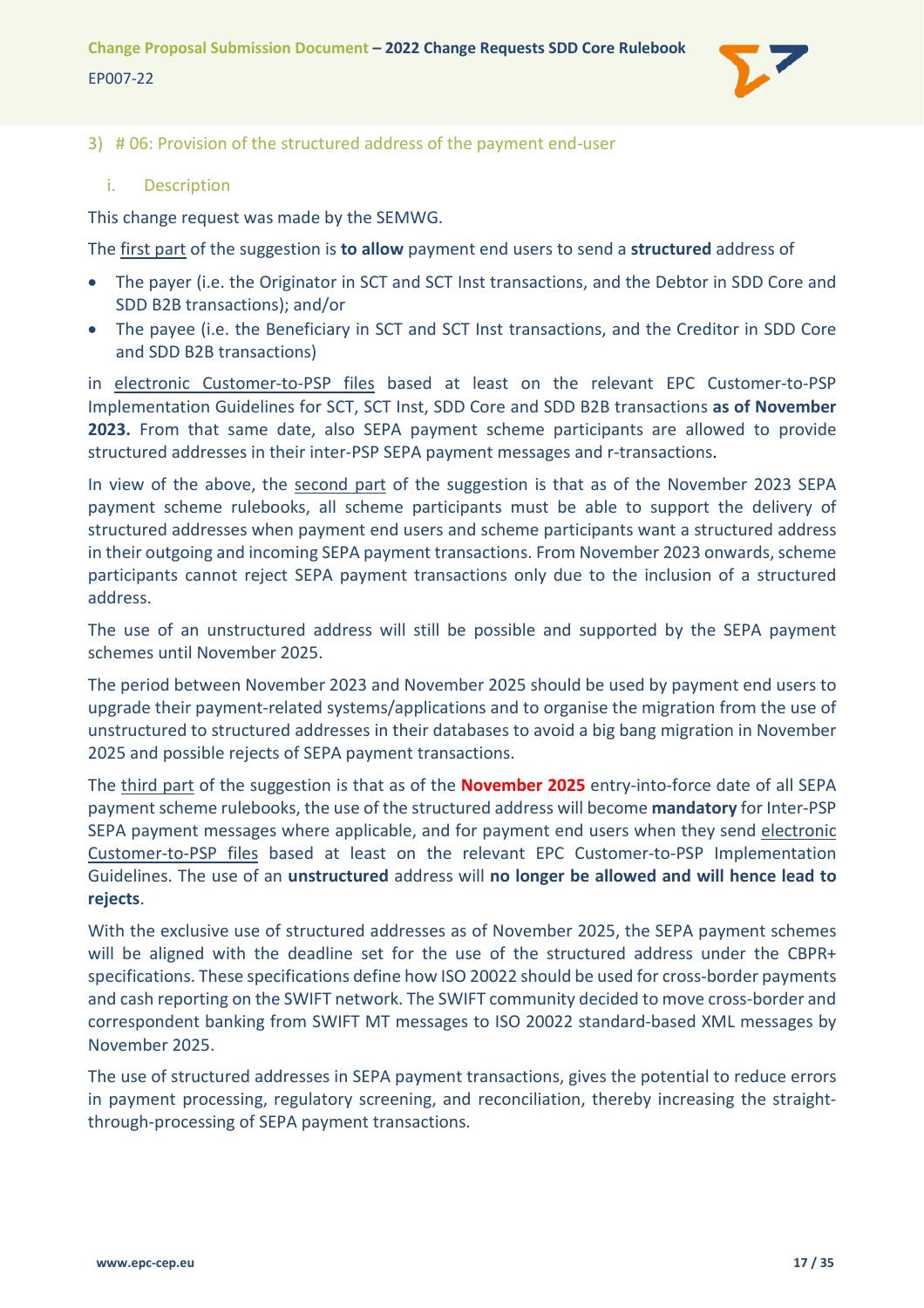**Change Proposal Submission Document – 2022 Change Requests SDD Core Rulebook** EP007-22



# <span id="page-17-0"></span>ii. SEMWG analysis and recommendation

The SEMWG suggests incorporating the change request into the scheme (**option b**) as follows:

- As of November 2023: SEPA payment scheme participants must be able to support structured addresses when provided by the payment end user and/or the scheme participant; **and**
- As of November 2025: payment end users can only provide structured addresses in their electronic Customer-to-PSP files based at least on the relevant EPC Customer-to-PSP Implementation Guidelines; and all Inter-PSP SEPA payment messages must contain a structured address where applicable.
	- iii. SEMWG change proposal and explicit public consultation comments received

# <span id="page-17-1"></span>**SEMWG change proposal**

The large majority of EPC scheme participants (via national communities or via individual comments) and other contributors to the 2022 public consultation supported the SEMWG recommendation that this change request can be part of the scheme.

Therefore, the SEMWG proposes to include this change request for inclusion in the:

- 2023 rulebook version 1.0: SEPA payment scheme participants must be able to support structured addresses when provided by the payment end user and/or the scheme participant.
- 2025 rulebook version 1.0: payment end users can only provide structured addresses in their electronic Customer-to-PSP files at least based on the relevant EPC Customer-to-PSP Implementation Guidelines; and all Inter-PSP SEPA payment messages must contain a structured address where applicable.

| <b>Contributor</b>                 | <b>Comments received</b>                                                                                                                                                                                                                                                                                                                                                                                                                                                                                                                                                                                                                    |
|------------------------------------|---------------------------------------------------------------------------------------------------------------------------------------------------------------------------------------------------------------------------------------------------------------------------------------------------------------------------------------------------------------------------------------------------------------------------------------------------------------------------------------------------------------------------------------------------------------------------------------------------------------------------------------------|
| <b>French Banking Federation</b>   | No. No consensus has been found among French PSPs on this<br>matter.                                                                                                                                                                                                                                                                                                                                                                                                                                                                                                                                                                        |
| <b>Italian Banking Association</b> | Yes. The ongoing work on the guidelines/clarifications is<br>important to drive the migration from non-structured<br>addresses to Structured ones, in order to mitigate the<br>customer impacts during the transition period. The possibility<br>to handle the structured and the non-structured addresses<br>together until 2025 (mostly for bulk payments) should be<br>deeply analysed in order to assess properly the IT impacts.<br>Furthermore, during the transition period, it should be clearly<br>defined which address is relevant if both (structured and non-<br>structured) are filled in (if this circumstance is possible). |
|                                    | From 2025 on, it should be clarified at which point of the<br>payment chain the reject will be initiated (e.g. by the CSMs?).<br>The impact on the client reporting should also be evaluated.                                                                                                                                                                                                                                                                                                                                                                                                                                               |
| <b>Oracle Software</b>             | Yes. We support the use of structured addresses, for the<br>following reasons:                                                                                                                                                                                                                                                                                                                                                                                                                                                                                                                                                              |
|                                    | - It will benefit the bank statement reconciliation process.<br>Additional structured data will results in higher automatic                                                                                                                                                                                                                                                                                                                                                                                                                                                                                                                 |

# **Explicit public consultation comments received**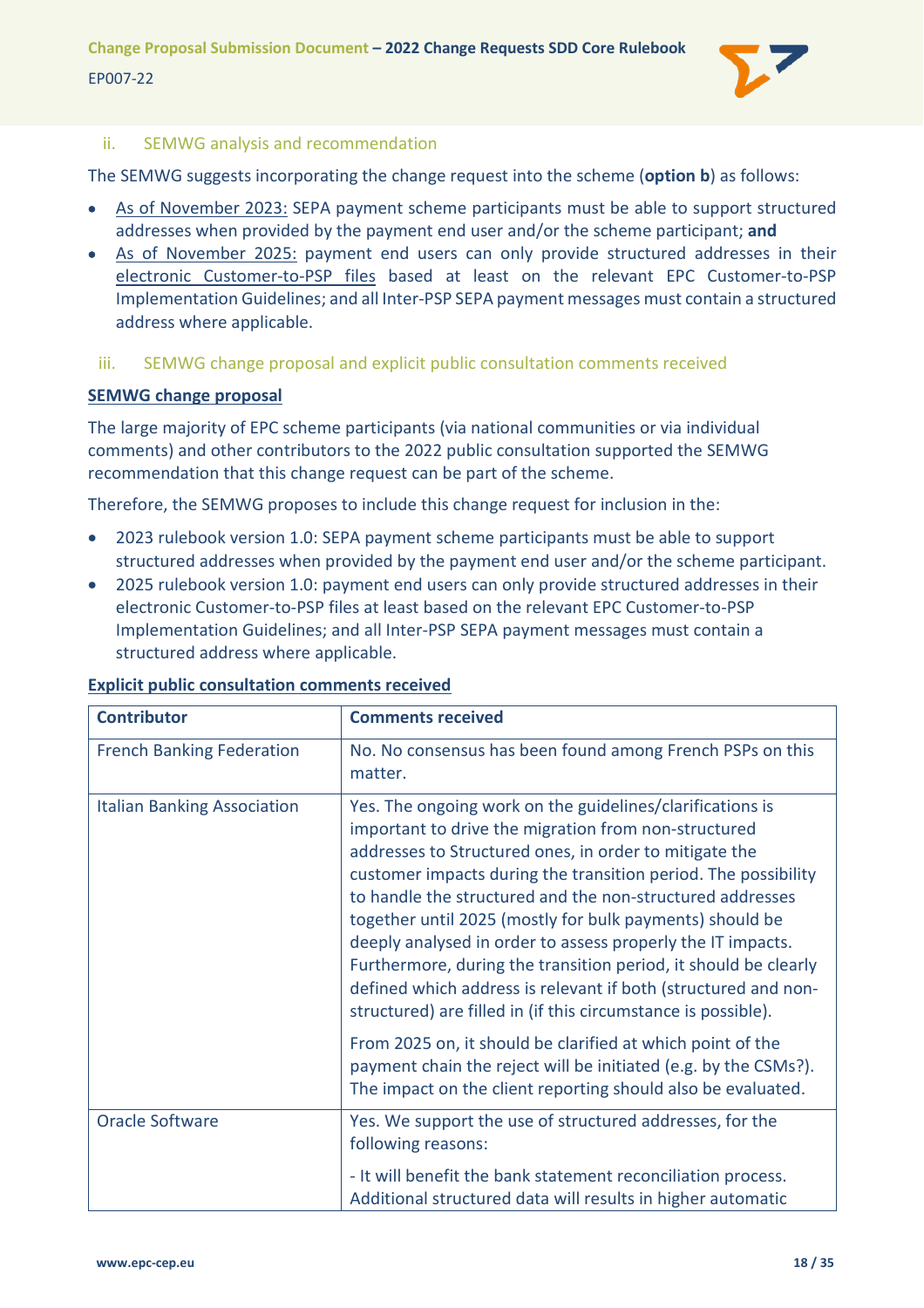

| <b>Contributor</b>               | <b>Comments received</b>                                                                                                                                                                                                      |
|----------------------------------|-------------------------------------------------------------------------------------------------------------------------------------------------------------------------------------------------------------------------------|
|                                  | reconciliation rates between payments and invoices, that will<br>eventually lead to lower manual work.                                                                                                                        |
|                                  | - It will reduce the risk of incorrect payments. Structured<br>address data ensures a higher level of payee identification and<br>validation, resulting in lower risk of companies performing<br>payments to the wrong payee. |
| <b>Spanish Banking Community</b> | No. We think that it is not necessary to implement this<br>measure, it would have a great impact on customers.                                                                                                                |

#### <span id="page-18-0"></span>iv. SMB decision

For inclusion in the 2023 and 2025 SDD Core rulebooks.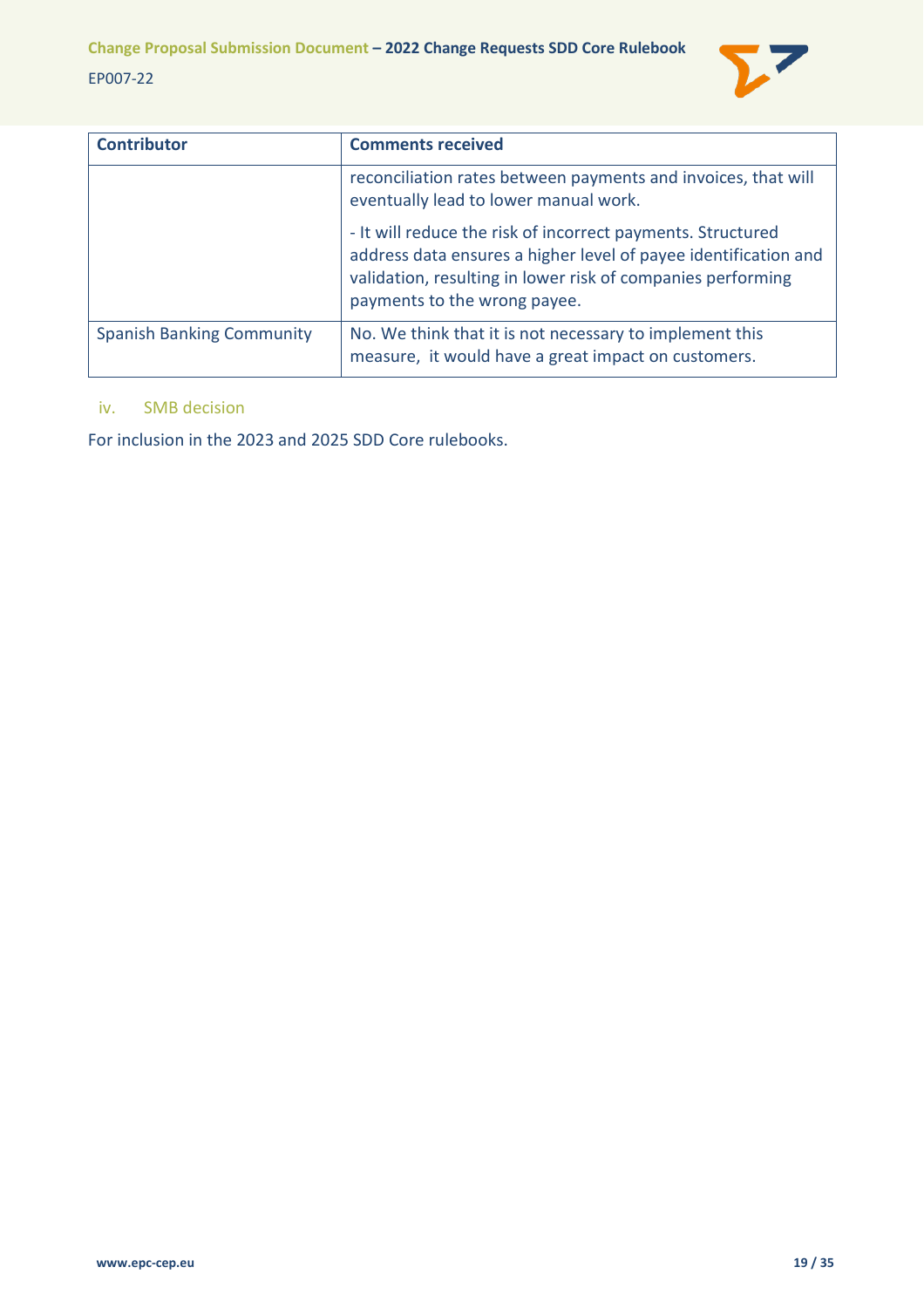

#### <span id="page-19-0"></span>4) # 08: Clarification on charges

#### <span id="page-19-1"></span>i. Description

This change request was made by the EPC Legal Support Group (LSG).

The contributor points out that charges are entirely out of the scope of the SEPA payment scheme rulebooks. They are subject to the PSPs' commercial charging policies, which depending on where the PSP(s) involved in the transaction is/are located, are subject to applicable law.

For intra-EEA SEPA transactions occurring between PSPs located in different EEA countries, these policies are subject to the Regulation (EC) 924/2009 requiring that charges for cross-border payments within the EEA are the same as those for payments of the same value and in the same currency within a (EEA) Member State.

This is not the case for transactions to/from a PSP located in a non-EEA SEPA country, which being third countries from the European law perspective are not subject to the provisions of the Regulation (EC) 924/2009. Accordingly, charges within and to/from a non-EEA SEPA country remain only subject to applicable national law and the relevant transparency and information requirements between scheme participants and their customers under the SEPA payment scheme rulebooks.

The contributor suggests a few changes to the rulebook for transparency and clarification purposes.

<span id="page-19-2"></span>ii. SEMWG analysis and recommendation

The SEMWG suggests incorporating the change request into the scheme (**option b**) entering into effect as of **November 2023**.

#### <span id="page-19-3"></span>iii. SEMWG change proposal and explicit public consultation comments received

#### **SEMWG change proposal**

The large majority of EPC scheme participants (via national communities or via individual comments) and other contributors to the 2022 public consultation supported the SEMWG recommendation that this change request can be part of the scheme.

Therefore, the SEMWG proposes to include this change request in the 2023 SDD Core rulebook version 1.0.

#### **Explicit public consultation comments received**

| <b>Contributor</b>        | <b>Comments received</b>                                    |
|---------------------------|-------------------------------------------------------------|
| <b>Portuguese Banking</b> | Yes. Please note that Regulation (EC) 924/2009 was replaced |
| Association               | by Regulation (EU) 2021/1230 of 14 July 2021.               |

#### <span id="page-19-4"></span>iv. SMB decision

For inclusion in the 2023 SDD Core rulebook.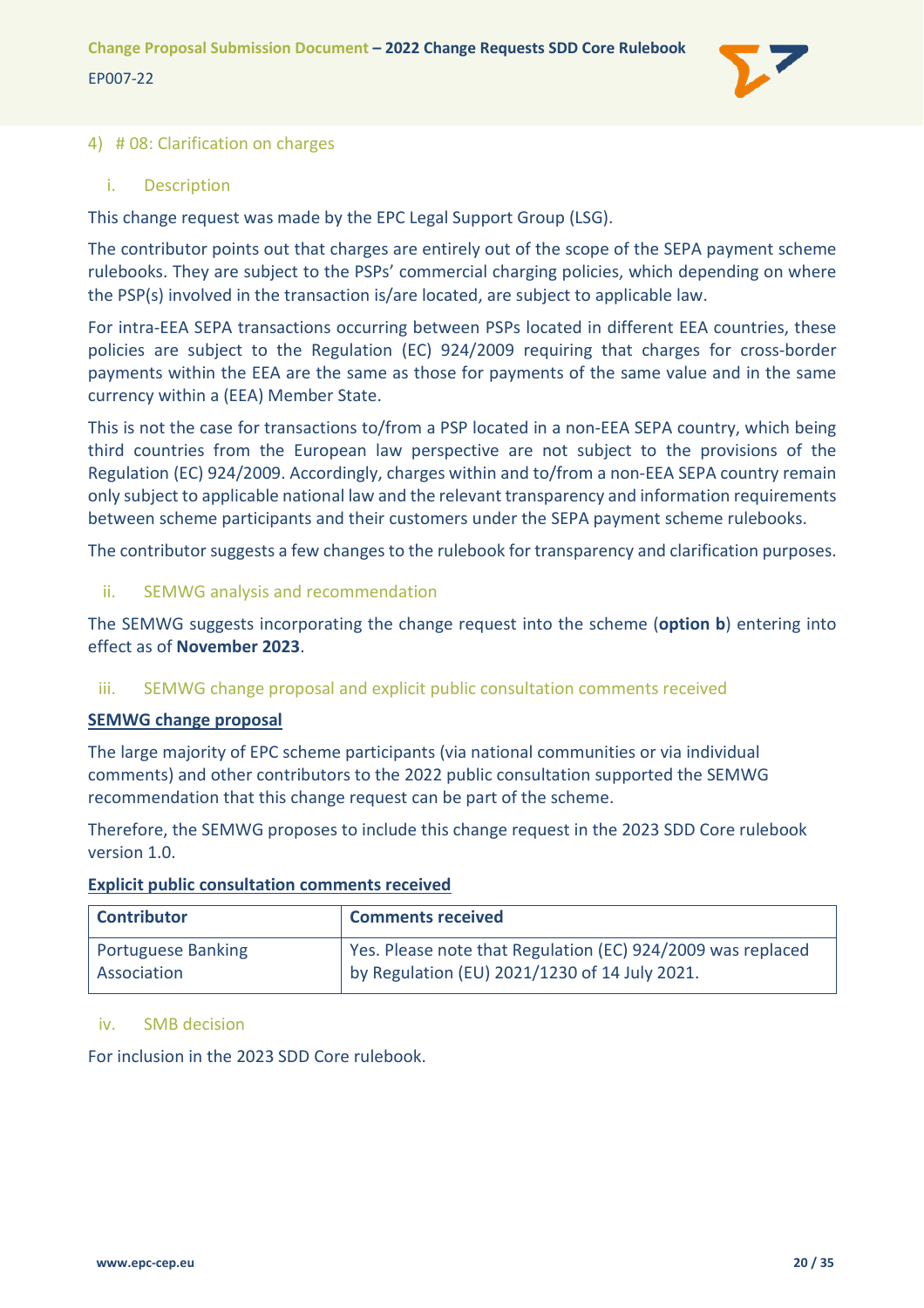#### <span id="page-20-0"></span>5) # 09: Reduce Return period from 5 to 3 Interbank Business Days

#### <span id="page-20-1"></span>i. Description

This change request was made by Satispay Europe SA.

The SDD Core scheme rulebook allows for the Return of a collection up to 5 Inter-PSP Business Days after the Settlement Date.

Given the current technological environment of the SDD Core scheme participants, the contributor is of the opinion that PSPs can send such Return in a shorter time. It proposes reducing the current Return period from 5 Interbank Business Days to 3 Interbank Business Days.

Based on its own SDD Core collection processing experience, the contributor claims that almost 90 percent of the Returns are sent within the proposed shorter timeline.

Such change would also harmonize the SDD Core Return period with the one set for the SDD B2B scheme being already 3 Interbank Business Days.

#### <span id="page-20-2"></span>ii. SEMWG analysis and recommendation

The SEMWG recommends not taking forward the change request (**option e**).

A shorter Return period would increase the rate of SDD Core r-transactions. Several scheme participants try to resolve the issue during the allowed Return period by contacting the SDD Debtor being mainly a consumer.

The SDD Core Return period of D+5 was a compromise between the Creditor driven-Mandate-Flow (CMF) countries and the Debtor driven-Mandate-Flow (DMF) countries back in 2006-2007.

#### <span id="page-20-3"></span>iii. SEMWG change proposal and explicit public consultation comments received

#### **SEMWG change proposal**

The large majority of EPC scheme participants (via national communities or via individual comments) and other contributors to the 2022 public consultation supported the SEMWG recommendation that this change request cannot be part of the scheme.

Therefore, the SEMWG proposes not to include this change request in the 2023 SDD Core rulebook version 1.0.

| <b>Contributor</b>                 | <b>Comments received</b>                                                                                                                                                                                                                                                                                           |
|------------------------------------|--------------------------------------------------------------------------------------------------------------------------------------------------------------------------------------------------------------------------------------------------------------------------------------------------------------------|
| <b>Italian Banking Association</b> | Yes. The reasons supporting the return deadline cannot<br>depend only to technical aspects but should also take into<br>account the processes at PSP level. Furthermore, since the 3-<br>day deadline is already operationally met, there is no need to<br>establish it in the scheme increasing compliance risks. |
| Satispay Europe SA                 | No. Based on our experience, the majority of PSPs are sending<br>returns in the suggest timeframe. For this reason we do not<br>expect any major impact on the volume of r-transactions.                                                                                                                           |

#### **Explicit public consultation comments received**

#### <span id="page-20-4"></span>iv. SMB decision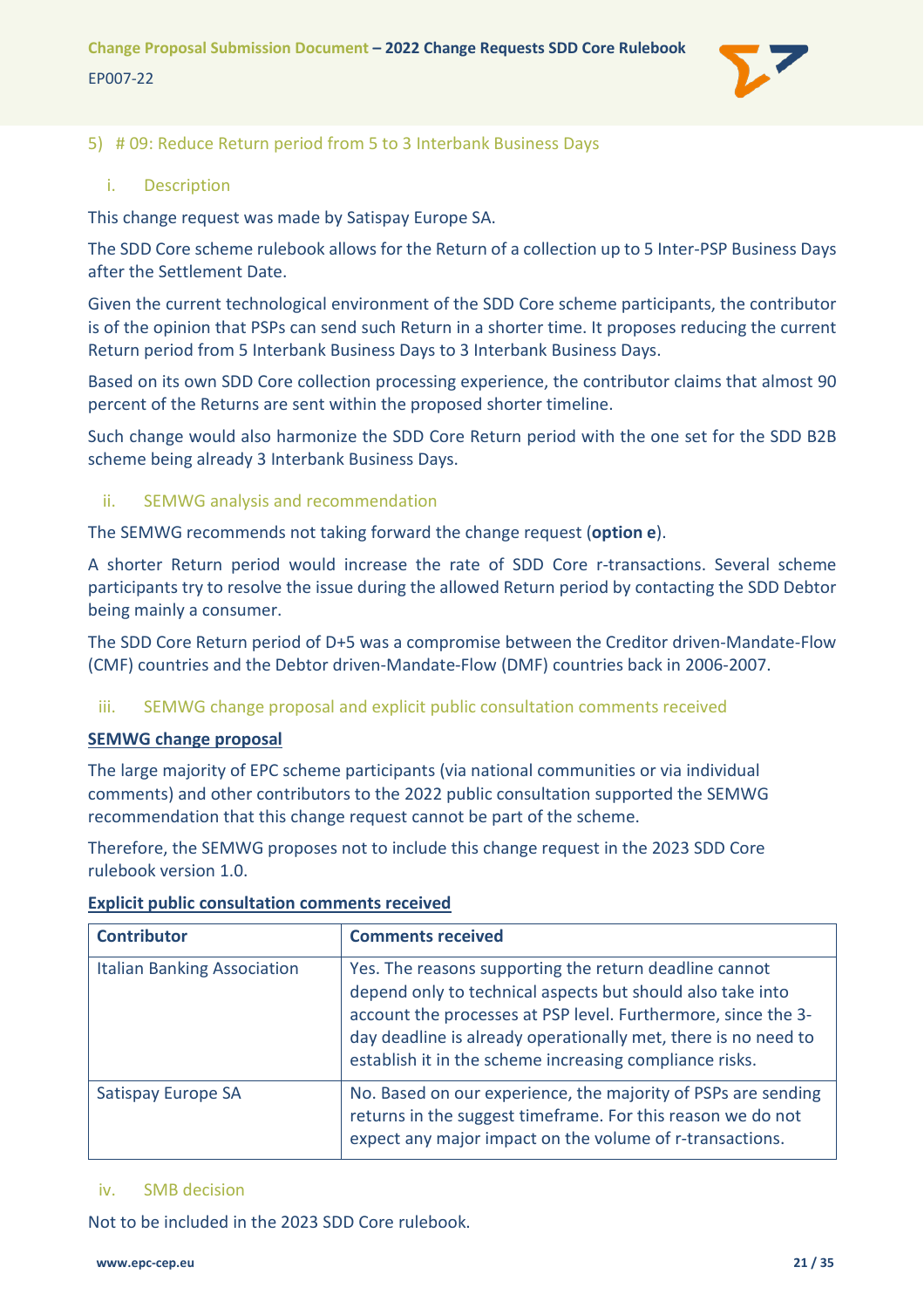

#### <span id="page-21-0"></span>6) # 10: Extension of the period for submitting a Reversal

#### <span id="page-21-1"></span>i. Description

This change request was made by the French Banking Federation.

The Creditor PSP has currently 5 Inter-PSP Business Days following the settlement date of a SDD collection to initiate a Reversal.

The contributor suggests extending this Reversal period to 10 Inter-PSP Business Days, as erroneous SDD collections can still detected by the Creditor or the Creditor PSP after the current maximum period of 5 days.

The contributor is of the opinion that extending the current timespan would avoid:

- Conflicts with other r-transactions types, especially Returns, which must also take place within a maximum period of 5 Inter-PSP Business Days after the settlement date;
- Asking the Debtor Bank to initiate a Refund;
- Making a reconciliation, if a credit transfer is agreed upon by both Creditor and Debtor to recover the funds.

With 10 Inter-PSP Business Days, more erroneous SDD collections could be processed autonomously by the Creditor PSP without the need to seek intervention from the Debtor PSP.

#### <span id="page-21-2"></span>ii. SEMWG analysis and recommendation

The SEMWG recommends not taking forward the change request (**option e**).

The need to do a Reversal is due to an error by the Creditor. Extending the timespan to 10 days in which a Reversal can be done will cause increasing conflicts with other r-transaction types (e.g., a Refund).

It is expected that the Creditor rectifies its error as soon as possible. The Creditor may agree with the Debtor to recover the funds outside of the scheme (e.g., by credit transfer).

#### <span id="page-21-3"></span>iii. SEMWG change proposal and explicit public consultation comments received

#### **SEMWG change proposal**

The large majority of EPC scheme participants (via national communities or via individual comments) and other contributors to the 2022 public consultation supported the SEMWG recommendation that this change request cannot be part of the scheme.

Therefore, the SEMWG proposes not to include this change request in the 2023 SDD Core rulebook version 1.0.

| <b>Contributor</b>               | <b>Comments received</b>                                                                                                                                                                                                                        |
|----------------------------------|-------------------------------------------------------------------------------------------------------------------------------------------------------------------------------------------------------------------------------------------------|
| <b>French Banking Federation</b> | No. We keep on supporting our initial proposal. Expanding the<br>time-line from 5 to 10 days to send a reversal will ease this<br>exception process by giving Creditor PSP and its customer<br>more time to send the appropriate R-transaction. |
|                                  | Furthermore, it would prevent from diverting the scheme rules<br>such as sending Refunds as a way to solve the issue. Last we do<br>not consider the sending of an SCT from the debtor PSP to the                                               |

#### **Explicit public consultation comments received**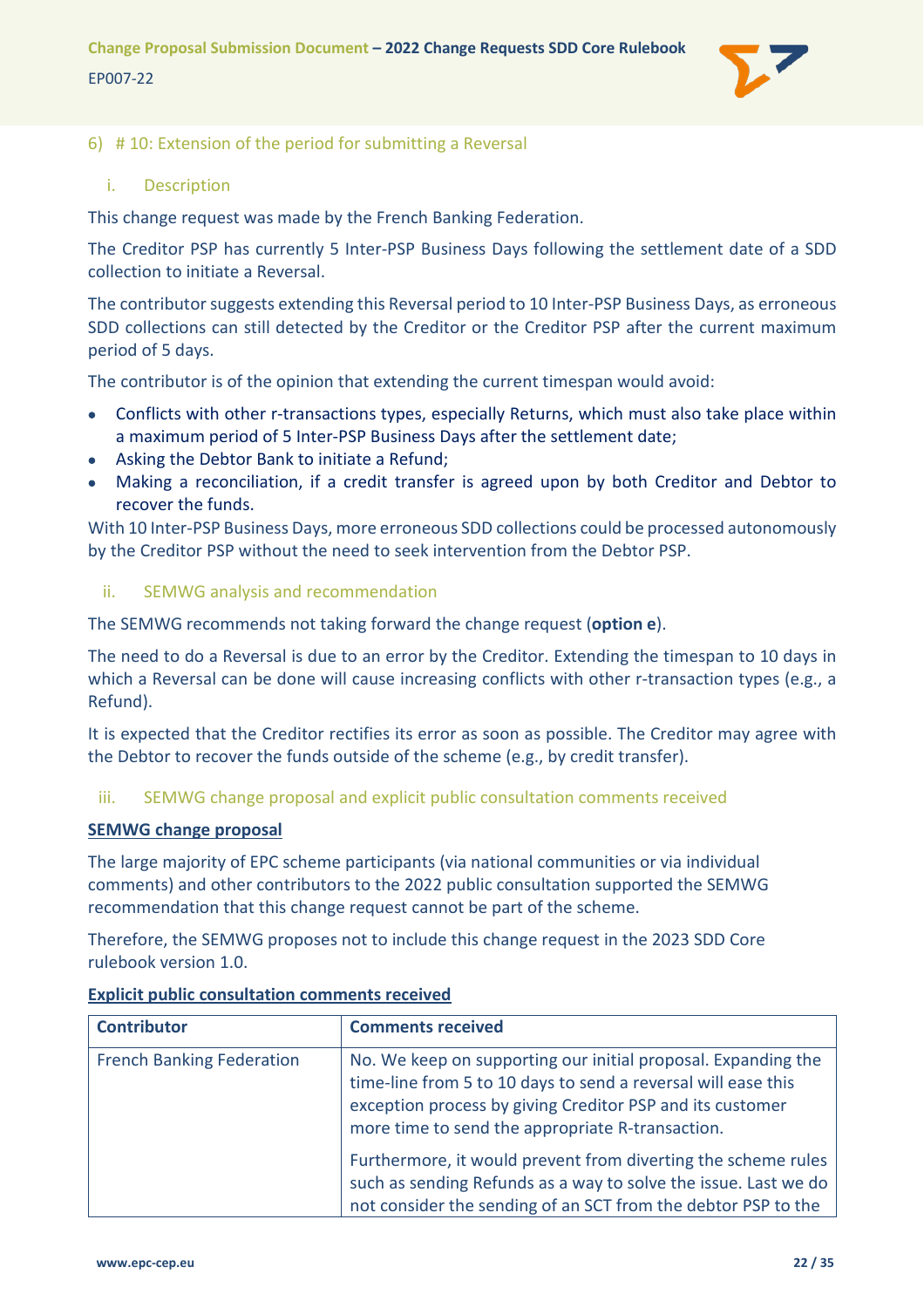

| <b>Contributor</b>                 | <b>Comments received</b>                                                                                                                                                                                                                                                                                                            |
|------------------------------------|-------------------------------------------------------------------------------------------------------------------------------------------------------------------------------------------------------------------------------------------------------------------------------------------------------------------------------------|
|                                    | creditor PSP as an adequate way to reverse a previous SDD<br>collection (due to reconciliation issue).                                                                                                                                                                                                                              |
| <b>Italian Banking Association</b> | Yes. This need has never been expressed by customers so we<br>do not believe there is a real need to include it in the scheme.<br>However, it must be considered that this change would have<br>significant impacts in order to be implemented.                                                                                     |
| Satispay Europe SA                 | No. Extending the reversal period would allow to reverse the<br>operation also in case where Debtors change their mind about<br>the service offered and the collection and when the Creditor<br>concludes that a Collection should not have been processed,<br>as stated in the Rulebook.                                           |
| <b>Spanish Banking Community</b>   | No. We think that it is interesting to extend the period for<br>submitting 'reversals' to offer a better service to customers.<br>We understand that the crossing of R's has already been<br>resolved from a technical point of view and it will not mean an<br>increase in incidents and whether a better service to<br>customers. |

#### <span id="page-22-0"></span>iv. SMB decision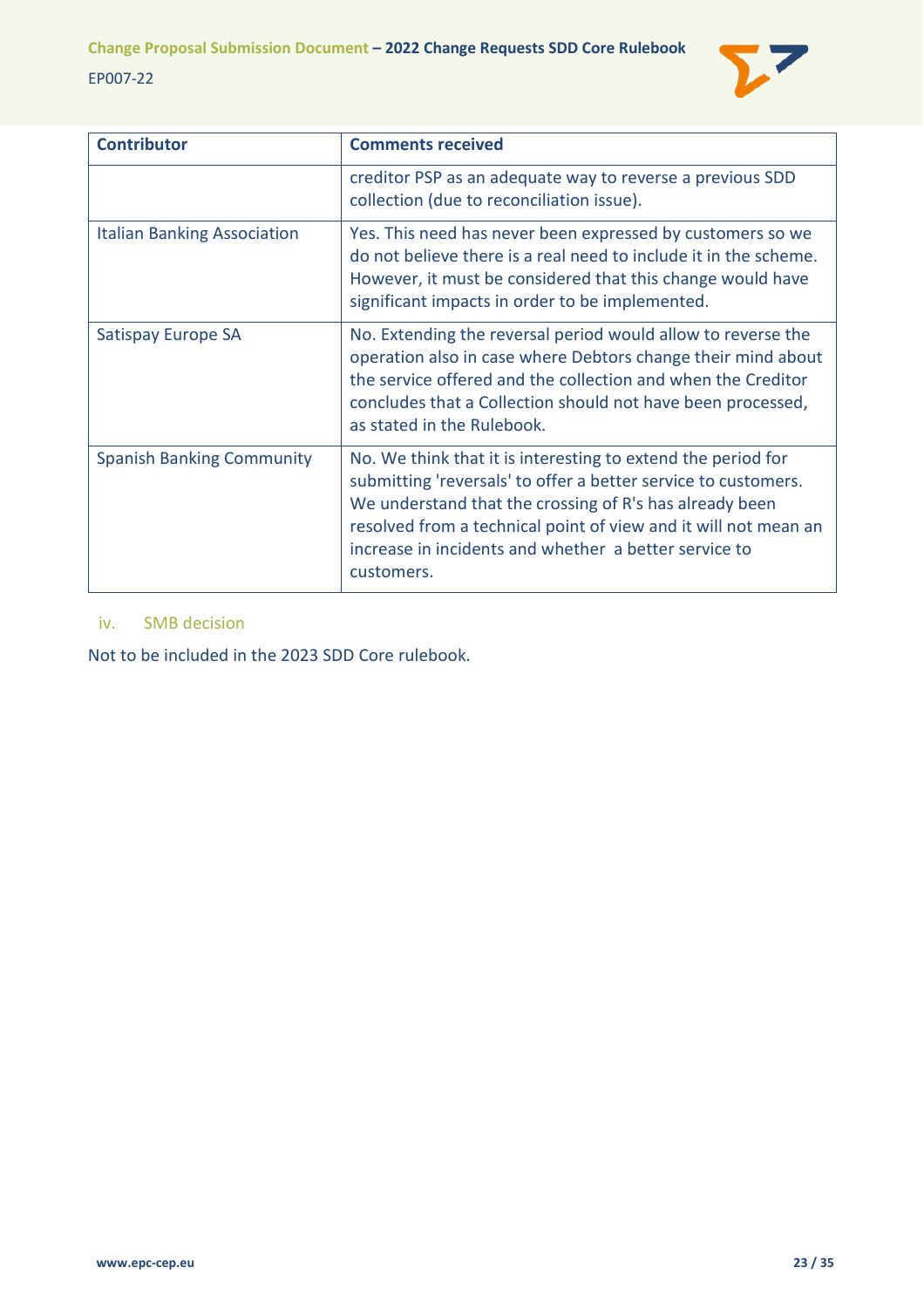

#### <span id="page-23-0"></span>7) # 13: Reduction of SDD processing cycle from up to D-1 to Due Date (D)

#### <span id="page-23-1"></span>i. Description

This change request was made by Satispay Europe SA.

Since November 2016 onwards, all SDD collections can be presented up to D-1 Inter-Bank Business Day (D-1). Given the current technological developments, the contributor's view is that it should be possible to present a SDD collection on the same day as the Settlement Date. Therefore, the contributor suggests reducing the SDD collection processing cycle from up to D-1 to the Due Date (D).

This change would result in a faster availability of the funds for the Creditors. A faster r-transaction handling would also be achieved as the timeframe of the SDD R-transaction would start earlier.

#### <span id="page-23-2"></span>ii. SEMWG analysis and recommendation

The SEMWG recommends not taking forward the change request (**option e**).

A reduction could increase the rate of SDD r-transactions. Several Debtor PSPs may conduct some validation checks on D-1.

The 'pre-notification' feature would become useless as the intention to provide the Debtor with upfront debiting information (on D-1) to provide sufficient cover (at the latest on D) would no longer work.

<span id="page-23-3"></span>iii. SEMWG change proposal and explicit public consultation comments received

#### **SEMWG change proposal**

The large majority of EPC scheme participants (via national communities or via individual comments) and other contributors to the 2022 public consultation supported the SEMWG recommendation that this change request cannot be part of the scheme.

Therefore, the SEMWG proposes not to include this change request in the 2023 SDD Core rulebook version 1.0.

| <b>Contributor</b>                 | <b>Comments received</b>                                                                                                                                                                                                                                                                                                                                                             |
|------------------------------------|--------------------------------------------------------------------------------------------------------------------------------------------------------------------------------------------------------------------------------------------------------------------------------------------------------------------------------------------------------------------------------------|
| <b>Italian Banking Association</b> | Yes. We do not support this change request for the following<br>reasons:                                                                                                                                                                                                                                                                                                             |
|                                    | - the sustainability of this solution should be verified from a<br>legal perspective (with respect to art. 80 PSD2 related to the<br>revocation of the payment order by the payer)                                                                                                                                                                                                   |
|                                    | - the D-1 deadline is useful for both the debtor and the<br>creditor; among other reasons, the debtor should be notified<br>at least one day before the settlement date in order to let him<br>verify the availability of funds in his account. Furthermore,<br>according to the B2B Rulebook the Debtor PSP could have to<br>check the customer consent before debiting his account |
|                                    | - this change could entail heavy operational implications                                                                                                                                                                                                                                                                                                                            |

#### **Explicit public consultation comments received**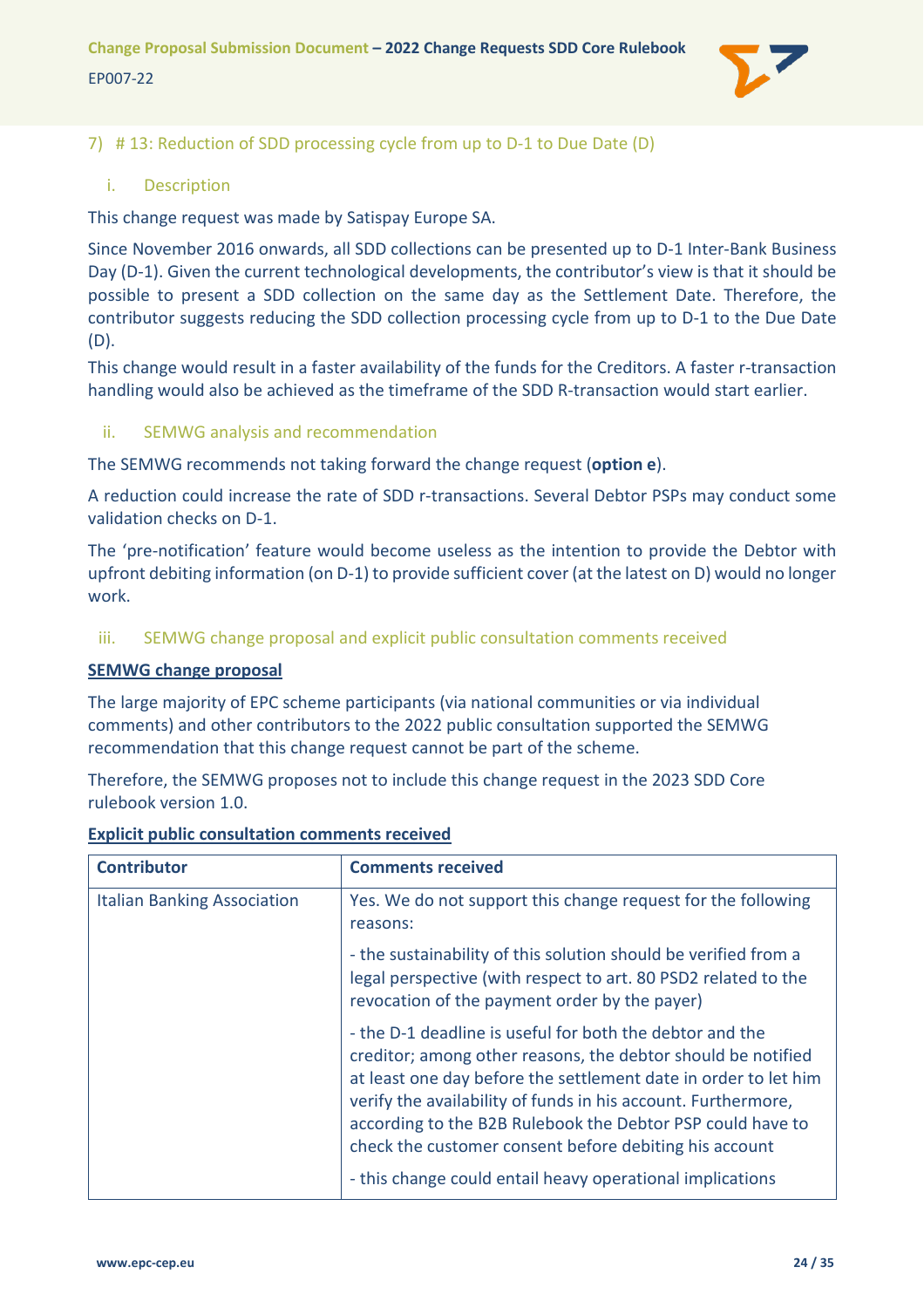

| <b>Contributor</b> | <b>Comments received</b>                                                                                                                                                                                                            |
|--------------------|-------------------------------------------------------------------------------------------------------------------------------------------------------------------------------------------------------------------------------------|
|                    | - the impact would be large especially for those PSPs that<br>manage direct debits with night batches.                                                                                                                              |
| Satispay Europe SA | No. When Creditor and Debtor agrees on different timeframe<br>for pre-notification or through different channel, it would be<br>possible to execute SDD on D. We do not expect any major<br>impact on the volume of r-transactions. |

# <span id="page-24-0"></span>iv. SMB decision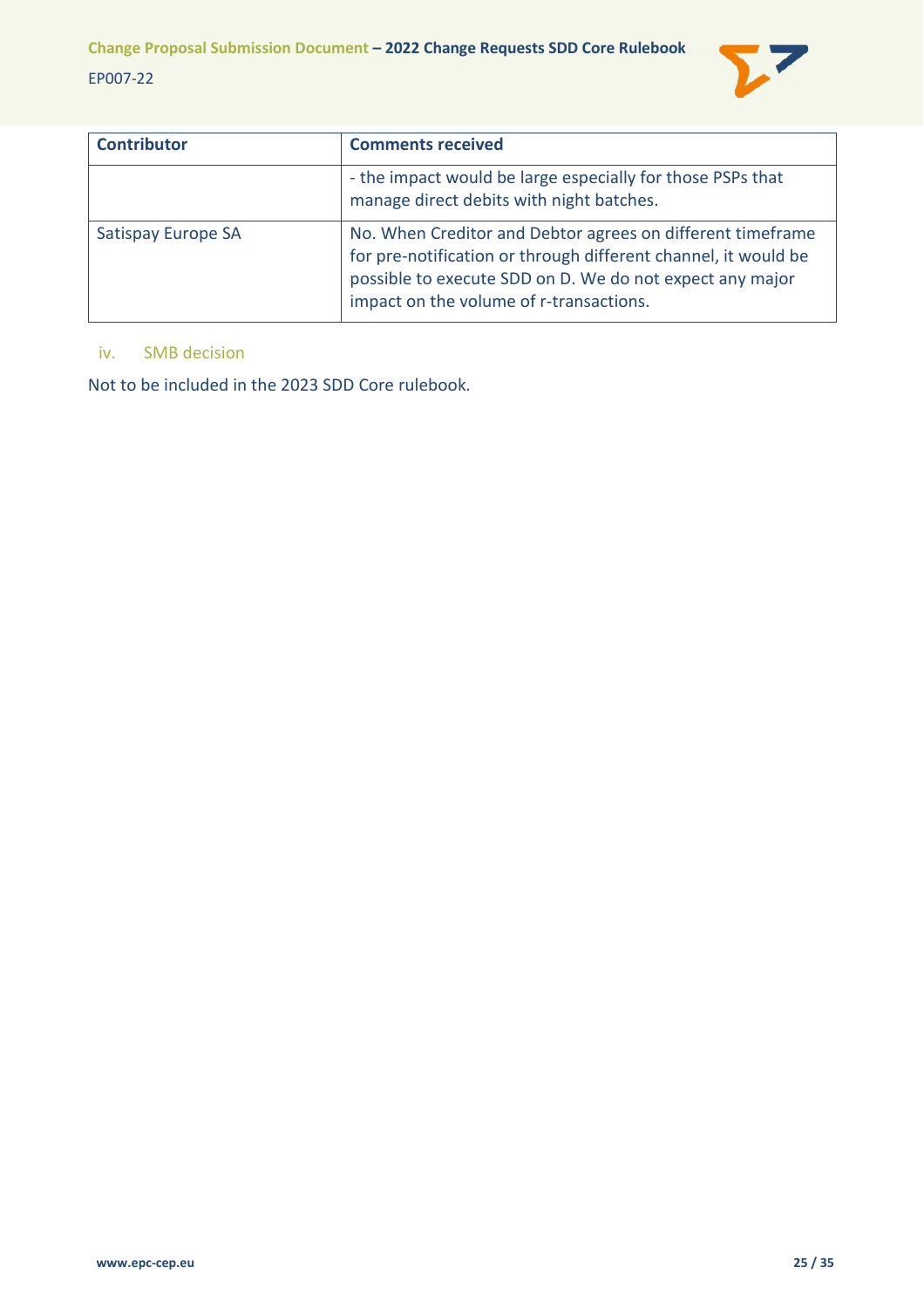

#### <span id="page-25-0"></span>8) # 14: Pain.002 message to be compliant with SWIFT CGI-MP standard

#### <span id="page-25-1"></span>i. Description

This change request was made by UniCredit AG Germany.

The contributor suggests that the pain.002.001.10 message should be compliant with the SWIFT Common Global Implementation (CGI)-MP standard, published in MyStandards.

The change request contains further technical details that apply only to the Customer-to-PSP implementation guidelines.

#### <span id="page-25-2"></span>ii. SEMWG analysis and recommendation

The SEMWG recommends not taking forward the change request (**option e**).

For the suggestion to also allow PART as a valid status message, this is possible from a technical point of view. Code PART (PartiallyAccepted) already exists in ISO.

As for the suggestion to allow also additional info (on all statuses) for the status RJCT and ACWC to express more details to the Reject or changes, the rulebook currently foresees only RJCT. There is no need to add additional information for Reject reasons as stated in the rulebook.

As to also allow as an option – in addition to Reject – a positive pain.002 with the statuses ACTC, ACCP, ACWC, ACSC and ACCC, the scheme currently only describes Rejects and the implementation guidelines use pain.002 for indicating this Reject to the Creditor. The actual suggestion is to use pain.002 as a processing status report with all the possibilities of a processing status report, i.e. also positive reports. This means that the rulebook should foresee this and give guidance. The SEMWG sees such status reports being a part of the internal processes developed by each PSP concerned.

#### <span id="page-25-3"></span>iii. SEMWG change proposal and explicit public consultation comments received

#### **SEMWG change proposal**

The large majority of EPC scheme participants (via national communities or via individual comments) and other contributors to the 2022 public consultation supported the SEMWG recommendation that this change request cannot be part of the scheme.

Therefore, the SEMWG proposes not to include this change request in the 2023 SDD Core rulebook version 1.0.

| <b>Contributor</b> | <b>Comments received</b>                                                                                                                                                                                                                                                                            |
|--------------------|-----------------------------------------------------------------------------------------------------------------------------------------------------------------------------------------------------------------------------------------------------------------------------------------------------|
| Oracle Software    | Yes. We do not support this change request, for the following<br>reasons:                                                                                                                                                                                                                           |
|                    | - 'Reject' messages in its current form provide enough<br>information to make the required changes and being able to<br>re-submit the payment initiation request.                                                                                                                                   |
|                    | - We do not see added value in supporting the 'Accept'<br>messages. Many systems consider submitted payment<br>initiation request as being approved and settled, unless<br>rejected via a pain.002 message. 'Accept' messages will be<br>ignored. However, allowing 'Accept' messages, will lead to |

## **Explicit public consultation comments received**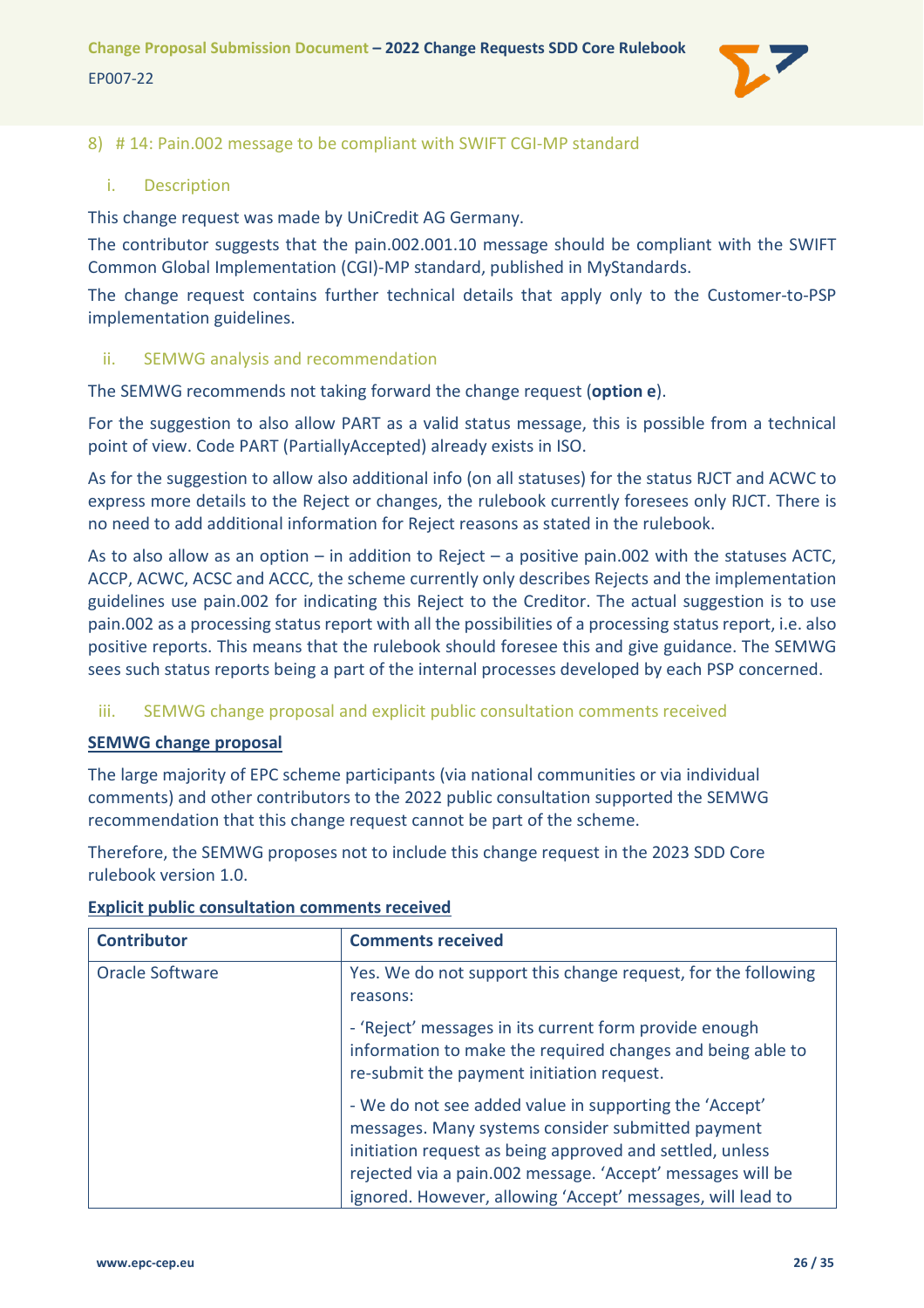

| <b>Contributor</b> | <b>Comments received</b>                                                                           |
|--------------------|----------------------------------------------------------------------------------------------------|
|                    | more payment messages to be processed, resulting in<br>additional payment message processing time. |

### <span id="page-26-0"></span>iv. SMB decision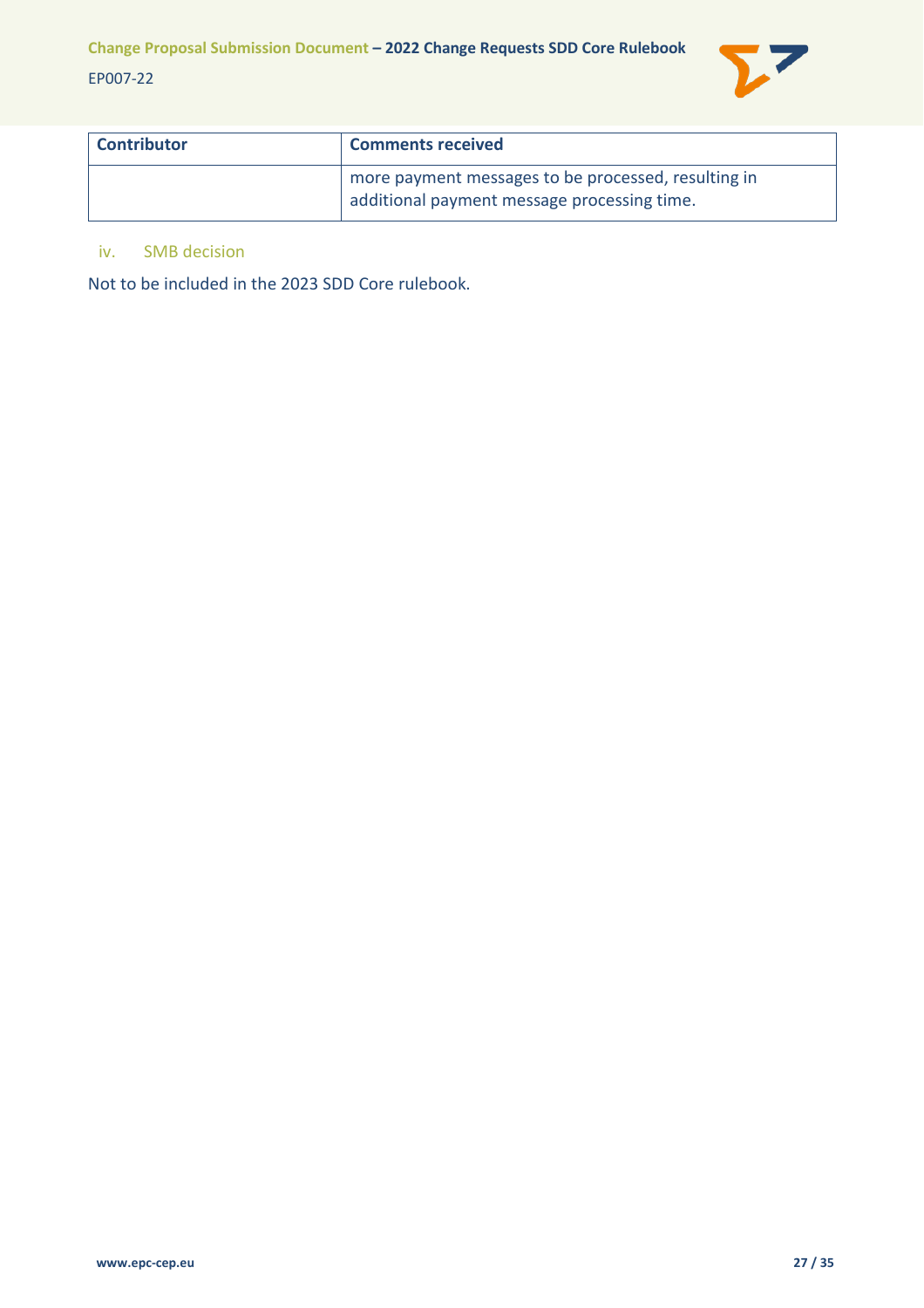

#### <span id="page-27-0"></span>9) # 21: Reduction of Refund period from 8 weeks to 31 days

#### <span id="page-27-1"></span>i. Description

This change request was made by UniCredit Bank Austria AG.

The contributor suggests the reduction of the SDD Core Refund period from 8 weeks to 31 days to minimize the reimbursement risk for the Creditor PSP.

This enables the Creditor PSP to reduce the liquidity provision to a shorter period of time and thus has the option of better risk calculation for the Creditor. Currently, around 90 percent of the returns/refunds are made in the first 14 days.

#### <span id="page-27-2"></span>ii. SEMWG analysis and recommendation

The SEMWG recommends not taking forward the change request (**option e**).

The implementation of this change request would be a breach against article 77 (1) of the Payment Services Directive 2.

#### <span id="page-27-3"></span>iii. SEMWG change proposal and explicit public consultation comments received

#### **SEMWG change proposal**

The large majority of EPC scheme participants (via national communities or via individual comments) and other contributors to the 2022 public consultation supported the SEMWG recommendation that this change request cannot be part of the scheme.

Therefore, the SEMWG proposes not to include this change request in the 2023 SDD Core rulebook version 1.0.

#### **Explicit public consultation comments received**

| <b>Contributor</b>                 | <b>Comments received</b>                                                                                                                                                                                                                                                                                                                                                                                     |
|------------------------------------|--------------------------------------------------------------------------------------------------------------------------------------------------------------------------------------------------------------------------------------------------------------------------------------------------------------------------------------------------------------------------------------------------------------|
| <b>Italian Banking Association</b> | Yes. This change request is in contrast with Article 77 of the<br>PSD2, which regulates requests for the refund of the payment,<br>providing that the refund can be requested by the payer for a<br>period of 8 weeks from the debit date. The impacts are<br>therefore primarily regulatory and consequently contractual<br>towards customers, being also a significant limitation of<br>consumers' rights. |

#### <span id="page-27-4"></span>iv. SMB decision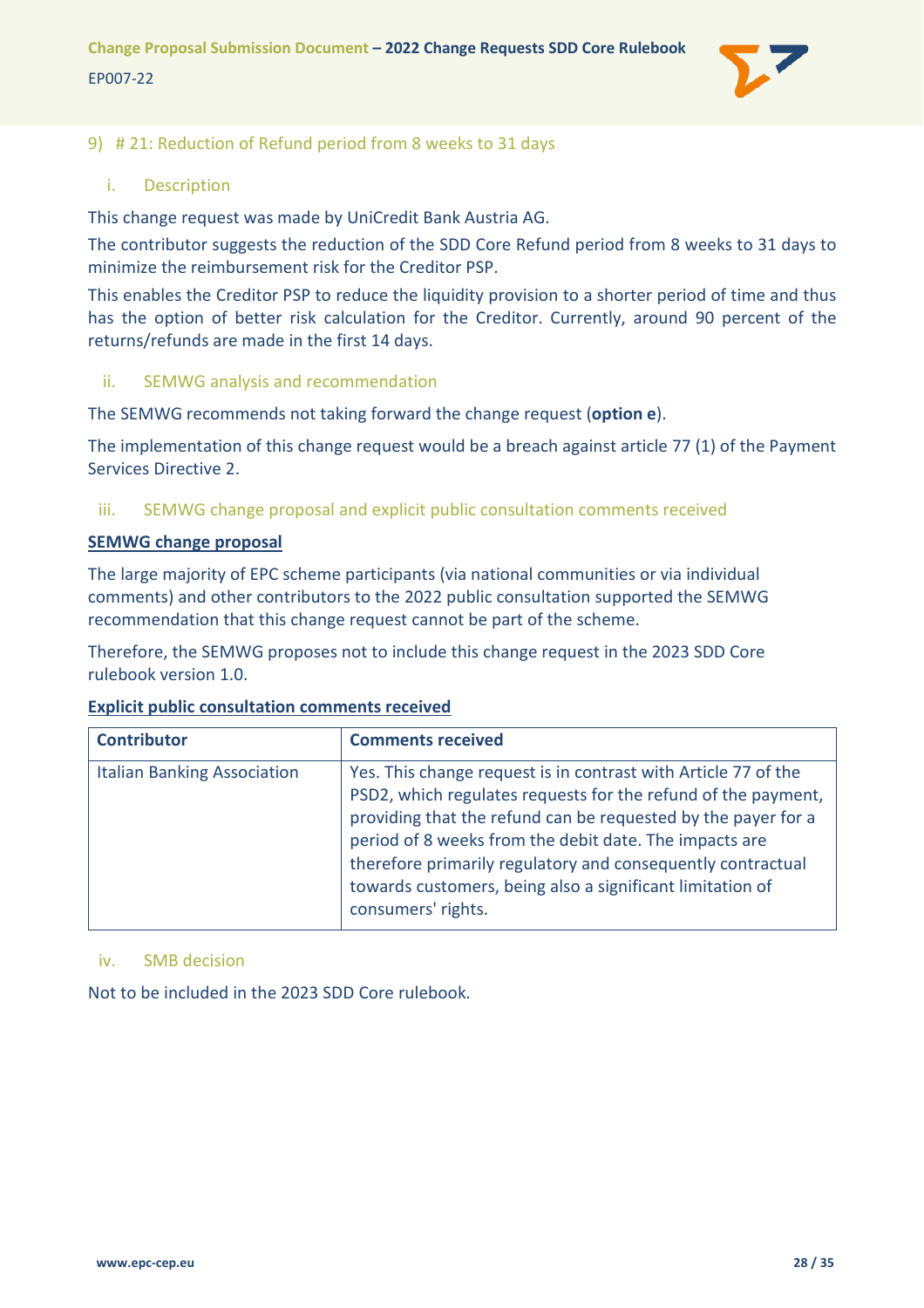

#### <span id="page-28-0"></span>10) # 24: More specific codes instead of reason code SL01

#### <span id="page-28-1"></span>i. Description

This change request was made by the Verenigde Groot Incassanten (VGI) (association of large SDD users in the Netherlands).

The contributor requests more specific r-transaction reason codes in addition to the reason code SL01 "Specific Service Offered By Debtor Agent". Currently, the Creditor only receives the code SL01 but cannot determine the **precise** issue. Meanwhile, the collection processes of the Creditor will continue based on a valid SDD mandate.

If the Creditor receives a more precise reason code, it can swiftly communicate to the Debtor the reason that is causing the collection failure at the Debtor's end. This will prevent the Debtor from being sent "pillar to post" in order to resolve the issue as quickly as possible. The below proposed codes, to be used by Debtor PSPs, identify the following four reasons:

| <b>Code</b>                                                                         | <b>Name</b>                                                                                                                                                                                                                                  | <b>Definition</b>                                                                                                                                      |
|-------------------------------------------------------------------------------------|----------------------------------------------------------------------------------------------------------------------------------------------------------------------------------------------------------------------------------------------|--------------------------------------------------------------------------------------------------------------------------------------------------------|
| <b>SL11</b><br>of Debtor                                                            | Creditor not on Whitelist Whitelisting service offered by the Debtor Agent; Debtor has not<br>included the Creditor on its "Whitelist" (yet). In the Whitelist the<br>Debtor may list all allowed Creditors to debit Debtor bank<br>account. |                                                                                                                                                        |
|                                                                                     |                                                                                                                                                                                                                                              | Note: It could be possible that in certain SEPA countries<br>national law prohibits the use for reasons of data protection.<br>SL01 can still be used. |
| <b>SL12</b>                                                                         | Creditor on Blacklist of                                                                                                                                                                                                                     | Blacklisting service offered by the Debtor Agent;                                                                                                      |
| Debtor                                                                              |                                                                                                                                                                                                                                              | Debtor included the Creditor on his "Blacklist". In the Blacklist<br>the Debtor may list all Creditors not allowed to debit Debtor<br>bank account.    |
|                                                                                     | Note: It could be possible that in certain SEPA countries<br>national law prohibits the use for reasons of data protection.<br>SL01 can still be used.                                                                                       |                                                                                                                                                        |
| Maximum number of<br><b>SL13</b><br>exceeded                                        | <b>Direct Debit Transactions</b>                                                                                                                                                                                                             | Due to Maximum allowed Direct Debit Transactions per period<br>service offered by the Debtor Agent.                                                    |
|                                                                                     |                                                                                                                                                                                                                                              | Note: It could be possible that in certain SEPA countries<br>national law prohibits the use for reasons of data protection.<br>SL01 can still be used. |
| <b>Maximum Direct Debit</b><br><b>SL14</b><br><b>Transaction Amount</b><br>exceeded |                                                                                                                                                                                                                                              | Due to Maximum allowed Direct Debit Transaction amount<br>service offered by the Debtor Agent.                                                         |
|                                                                                     | Note: It could be possible that in certain SEPA countries<br>national law prohibits the use for reasons of data protection.<br>SL01 can still be used.                                                                                       |                                                                                                                                                        |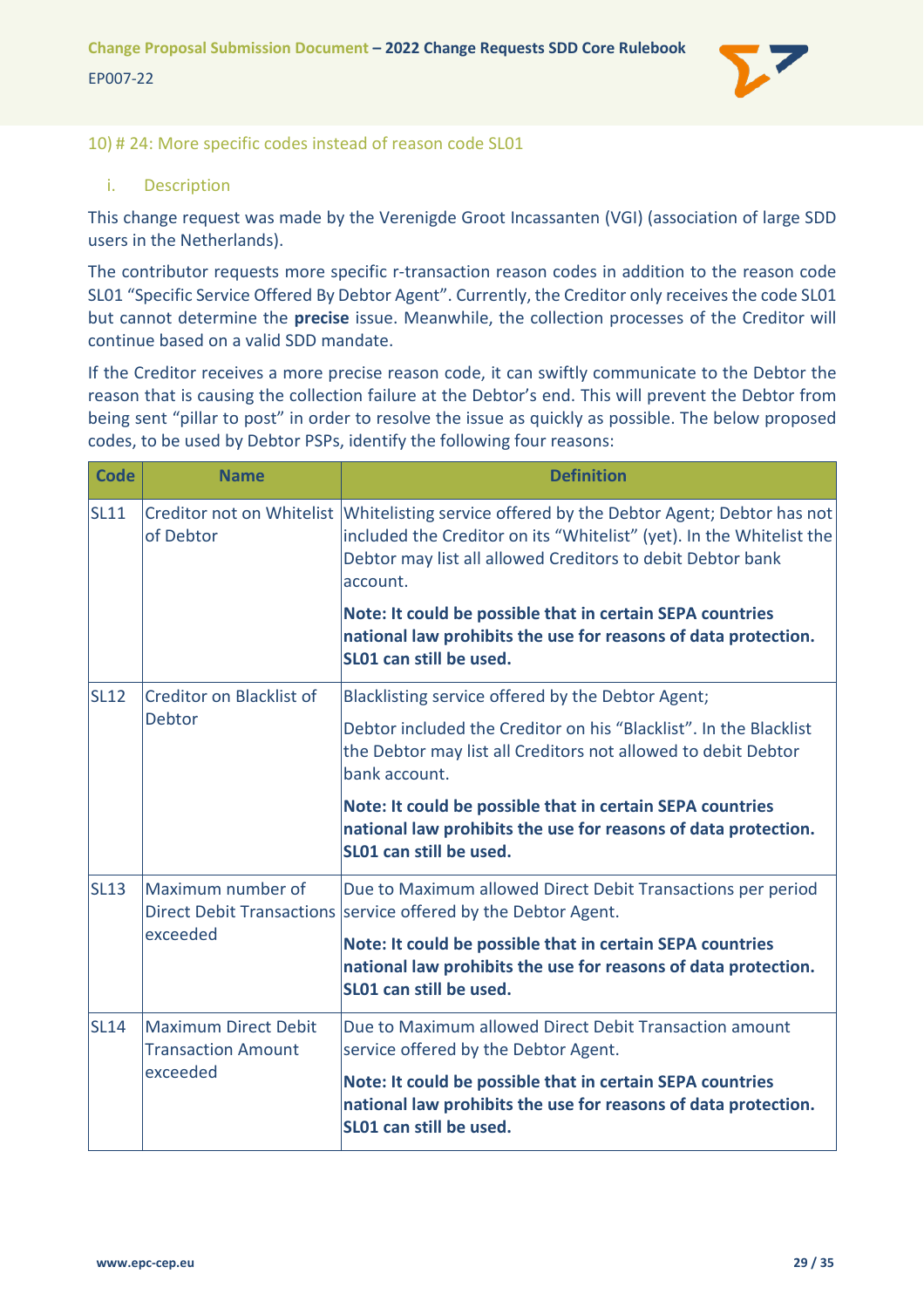

The change request also describes several day-to-day situations which Creditors are faced with and how the proposed more precise reason codes can assist the Creditor in resolving the SDD collection failure with the Debtor.

#### <span id="page-29-0"></span>ii. SEMWG analysis and recommendation

The SEMWG recommends not taking forward the change request (**option e**).

This change request had already been submitted in the 2020 scheme rulebook change management cycle. At that time, the vast majority of SDD scheme participants (via national communities or via individual comments) indicated that this change request could not be part of the scheme.

#### <span id="page-29-1"></span>iii. SEMWG change proposal and explicit public consultation comments received

#### **SEMWG change proposal**

The large majority of EPC scheme participants (via national communities or via individual comments) and other contributors to the 2022 public consultation supported the SEMWG recommendation that this change request cannot be part of the scheme.

Therefore, the SEMWG proposes not to include this change request in the 2023 SDD Core rulebook version 1.0.

| <b>Contributor</b>                 | <b>Comments received</b>                                                                                                                                                                 |
|------------------------------------|------------------------------------------------------------------------------------------------------------------------------------------------------------------------------------------|
| <b>Dutch Payments Association</b>  | No. These extra reason codes are very helpful for Creditors in<br>their communication with their debtors.                                                                                |
| <b>Italian Banking Association</b> | Yes. We do not believe there is a real need to provide such<br>detailed information, taking also into account the privacy<br>issues.                                                     |
| <b>Lloyds Banking Group</b>        | No. LBG supports this Change Request - provides additional<br>clarity/transparency within the reason codes. Where local<br>jurisdictions allow, transparency should be encouraged.       |
| Satispay Europe SA                 | No. Additional reason codes would let creditors to provide<br>more accurate communication with their Debtors and to solve<br>more easily the underlying issue preventing the collection. |

#### **Explicit public consultation comments received**

#### <span id="page-29-2"></span>iv. SMB decision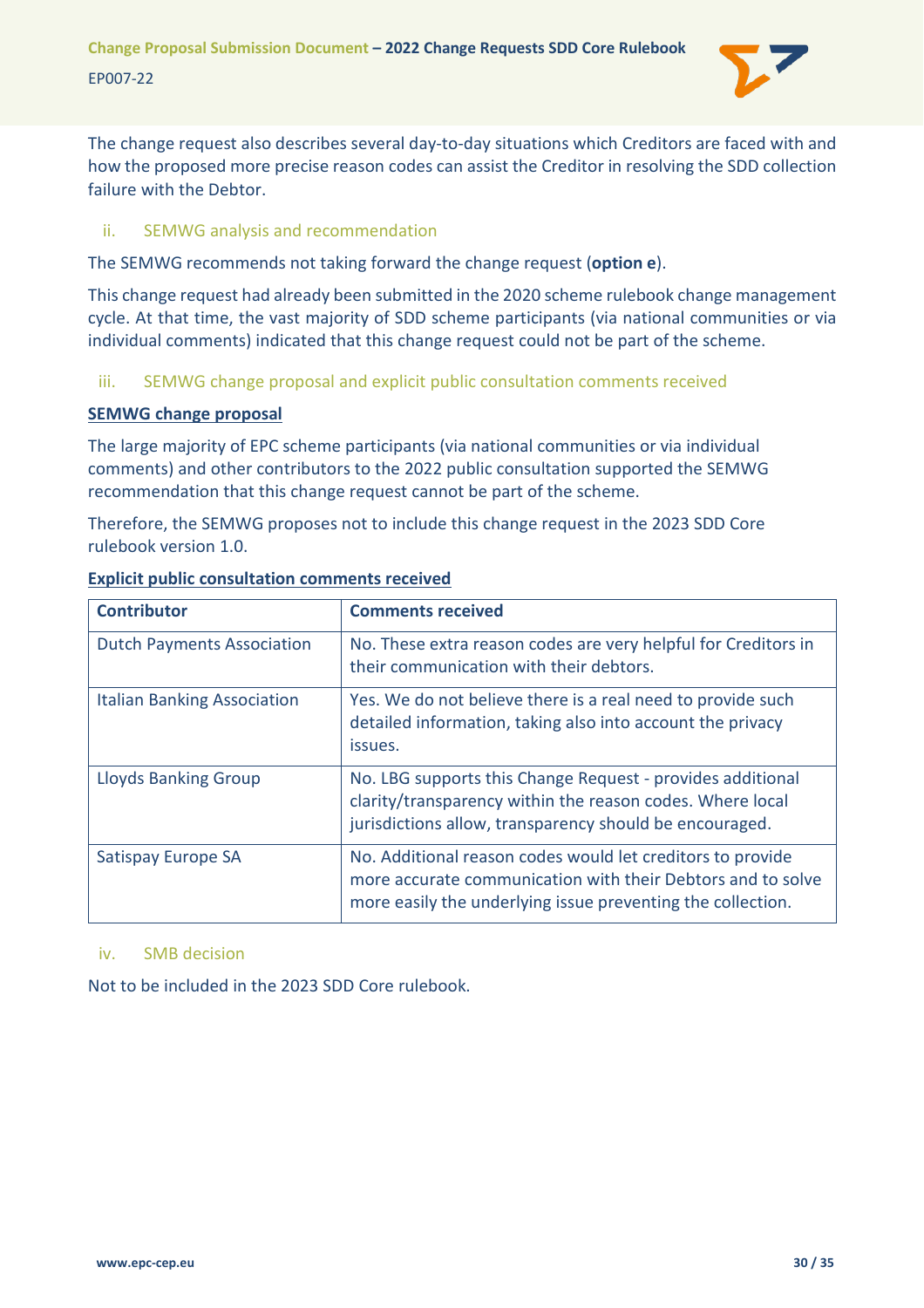

#### <span id="page-30-0"></span>11) # 25: Changes to the SEPA Payment Scheme Management Rules

#### <span id="page-30-1"></span>i. Description

This change request was made by the EPC.

Each SEPA payment scheme rulebook contains an Annex II covering the SEPA Payment Scheme Management Rules ('Internal Rules'). The Internal Rules contain among others the Scheme Management Board (SMB) composition rules.

The EPC suggests renaming the SMB into the PSMB (Payment Scheme Management Board) and the SEMWG into the PSEMWG (Payment Scheme Evolution and Maintenance Working Group), in light of the creation of new payment-related schemes managed by the EPC.

Furthermore, the PSMB would be composed of up to 22 (instead of 20) representatives of SEPA payment scheme participants, subject to reaching individually or on a consolidated basis 3.5% (instead of 5%) of the following composition criterion: the total volume of credit transfers and direct debits of all national communities included with the geographical scope of the payment schemes.

At least 1 seat would be reserved for Payment Institutions and 1 seat for Electronic Money Institutions (even if they fail to reach the 3.5% threshold) (instead of 1 common seat for Payment Institutions and Electronic Money Institutions).

A cap of 4 (instead of 3) seats per national community from the euro area and 1 (unchanged) seat per national community from outside the euro area would apply.

#### <span id="page-30-2"></span>ii. SEMWG analysis and recommendation

The SEMWG suggests incorporating the change request into the scheme (**option b**) entering into effect as of the entry-into-force date of the new composition of the PSMB scheduled **at the end of April 2023**.

#### <span id="page-30-3"></span>iii. SEMWG change proposal and explicit public consultation comments received

#### **SEMWG change proposal**

The large majority of EPC scheme participants (via national communities or via individual comments) and other contributors to the 2022 public consultation supported the SEMWG recommendation that this change request can be part of the scheme.

Therefore, the SEMWG proposes to include this change request in the scheme **as of April 2023**.

| <b>Contributor</b>               | <b>Comments received</b>                                                                                                                                                                                                                                                                                                                                                                                                    |
|----------------------------------|-----------------------------------------------------------------------------------------------------------------------------------------------------------------------------------------------------------------------------------------------------------------------------------------------------------------------------------------------------------------------------------------------------------------------------|
| <b>French Banking Federation</b> | Yes. French Banking community is not against the proposed<br>amendment of the PSMB composition rules. Anyhow we<br>would like to stress that at some point in time all members of<br>the future PSMB (included Payment Institutions and Electronic<br>Money Institutions) should be submitted to the same rules<br>regarding the representation in term of seats on the basis of<br>the volume of SCT and SDD transactions. |
| National Westminster Bank Plc    | No. We agree with the renaming of the SMB to PSMB and that<br>it is composed of up to 22 representatives, subject to reaching<br>individually or on a consolidated basis 3.5% as outlined in the                                                                                                                                                                                                                            |

#### **Explicit public consultation comments received**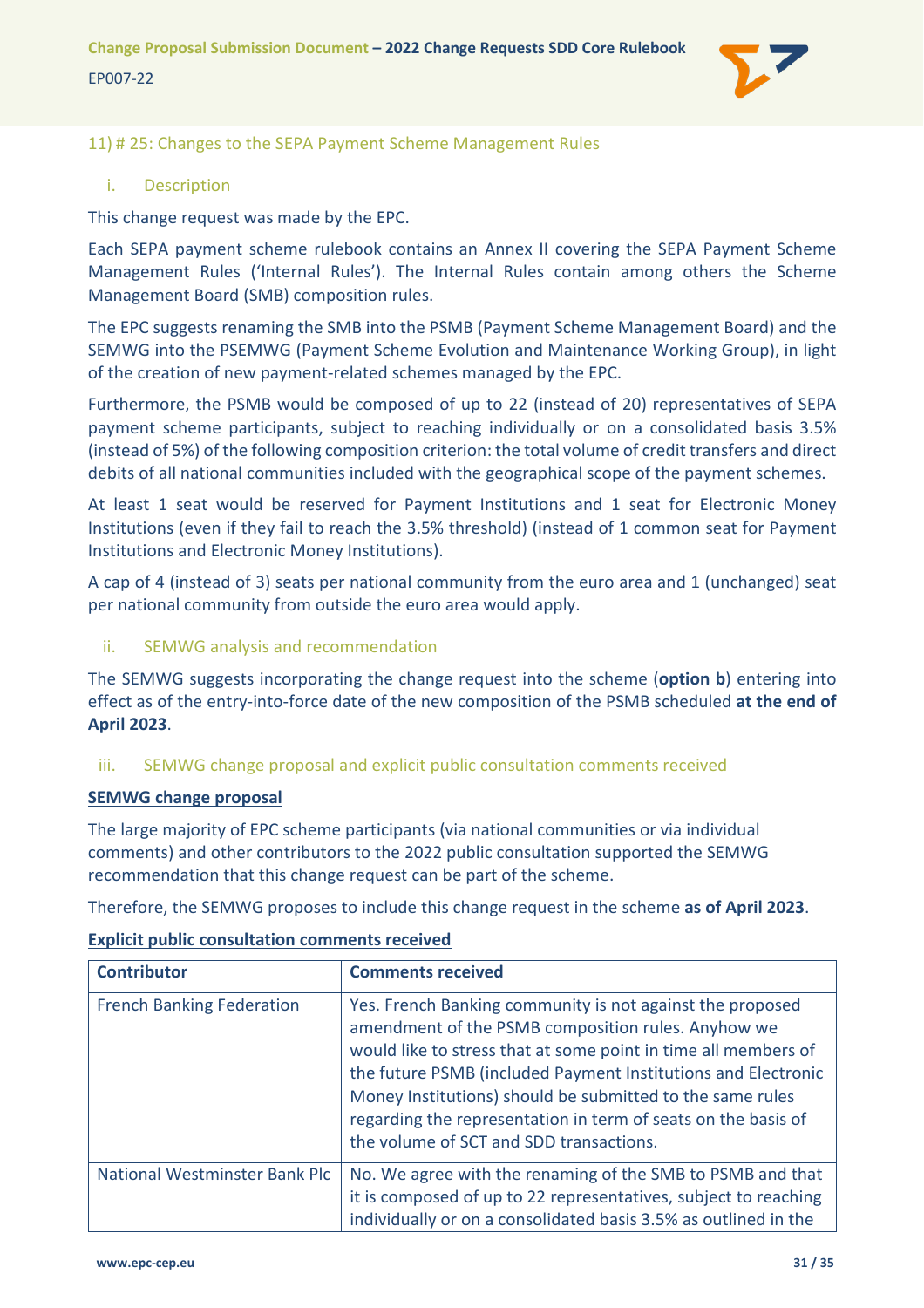

| <b>Contributor</b> | <b>Comments received</b>                                                                                                                                           |
|--------------------|--------------------------------------------------------------------------------------------------------------------------------------------------------------------|
|                    | proposal. We also would agree with at least 1 seat being<br>reserved for Payment Institutions and 1 seat for Electronic<br>Money Institutions.                     |
|                    | We do not agree with increasing the cap to 4 seats per<br>National Community from the euro area. The rationale and<br>benefits have not been outlined.             |
|                    | We agree with the SEMWG being renamed to PSEMWG.                                                                                                                   |
| Satispay Europe SA | Yes. The change would allow more diversification of members<br>and representation for new players such as Payment<br>Institution and Electronic Money Institution. |

#### <span id="page-31-0"></span>iv. SMB decision

Such decision is not within the remit of the SMB. The EPC Board has taken the following decision: for inclusion in the SDD Core scheme as of **April** 2023.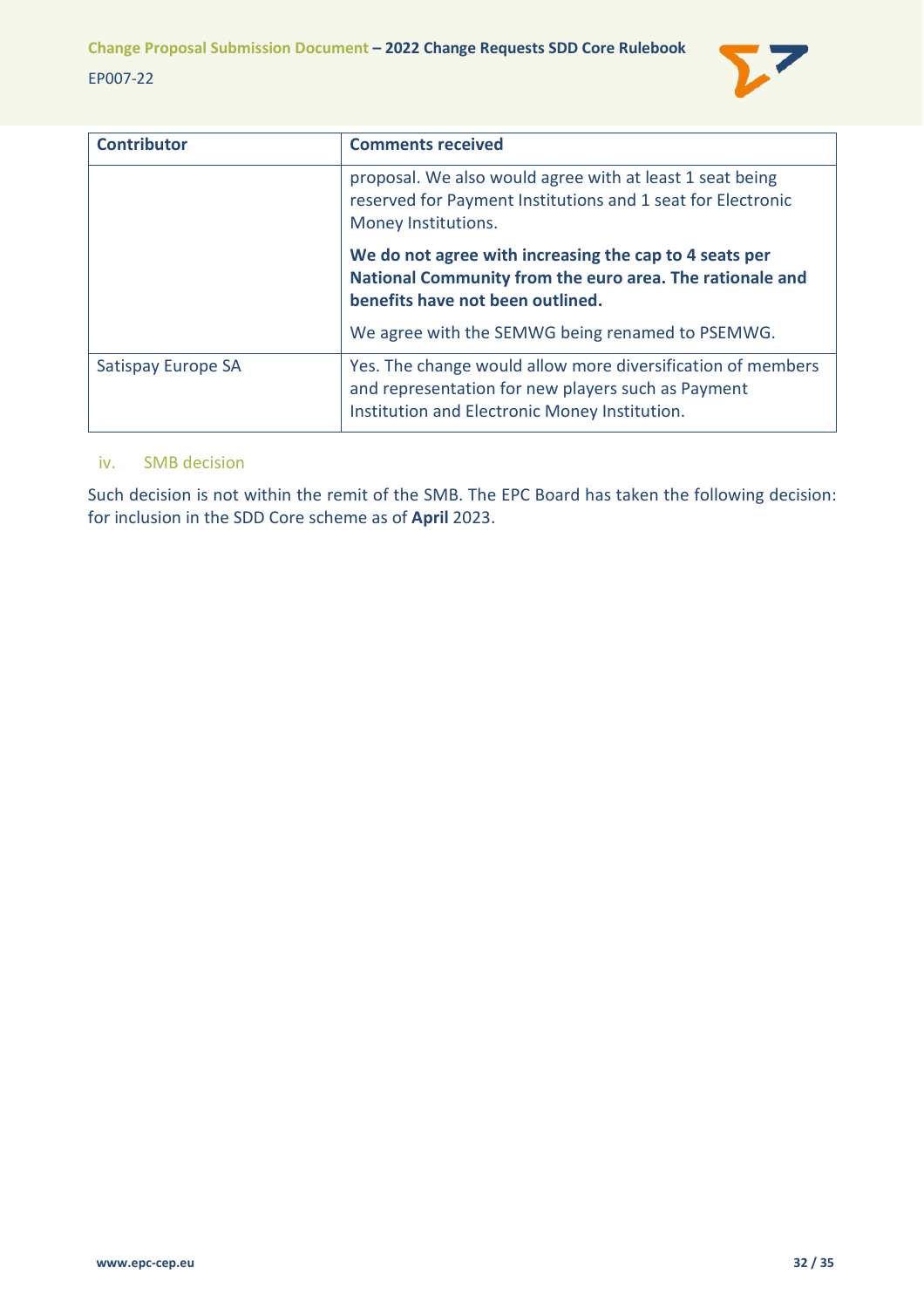

# <span id="page-32-0"></span>**5 Changes Pertaining to the Impact of the SEPA Regulation or any Other EU Legislation ("Regulatory Change Proposal Submission Document"[3](#page-32-1) )**

As the EPC is under the legal obligation to ensure compliance of the rulebooks with the SEPA Regulation or of any other EU legislation, proposed changes to the rulebooks under this section are not subject to a public consultation. They are included in this document for information.

#### **At the start of the public consultation**

No change item was identified that required a change to the rulebook due to a particular EU legislation.

#### **During or after the public consultation**

No new regulatory and payment scheme oversight matters were brought to the attention of the EPC.

<span id="page-32-1"></span><sup>&</sup>lt;sup>3</sup> This section 5 contains the so-called Regulatory Change Proposal Submission Document as referred to in Section 4.2.9 of the SEPA Payment Scheme Management Rules.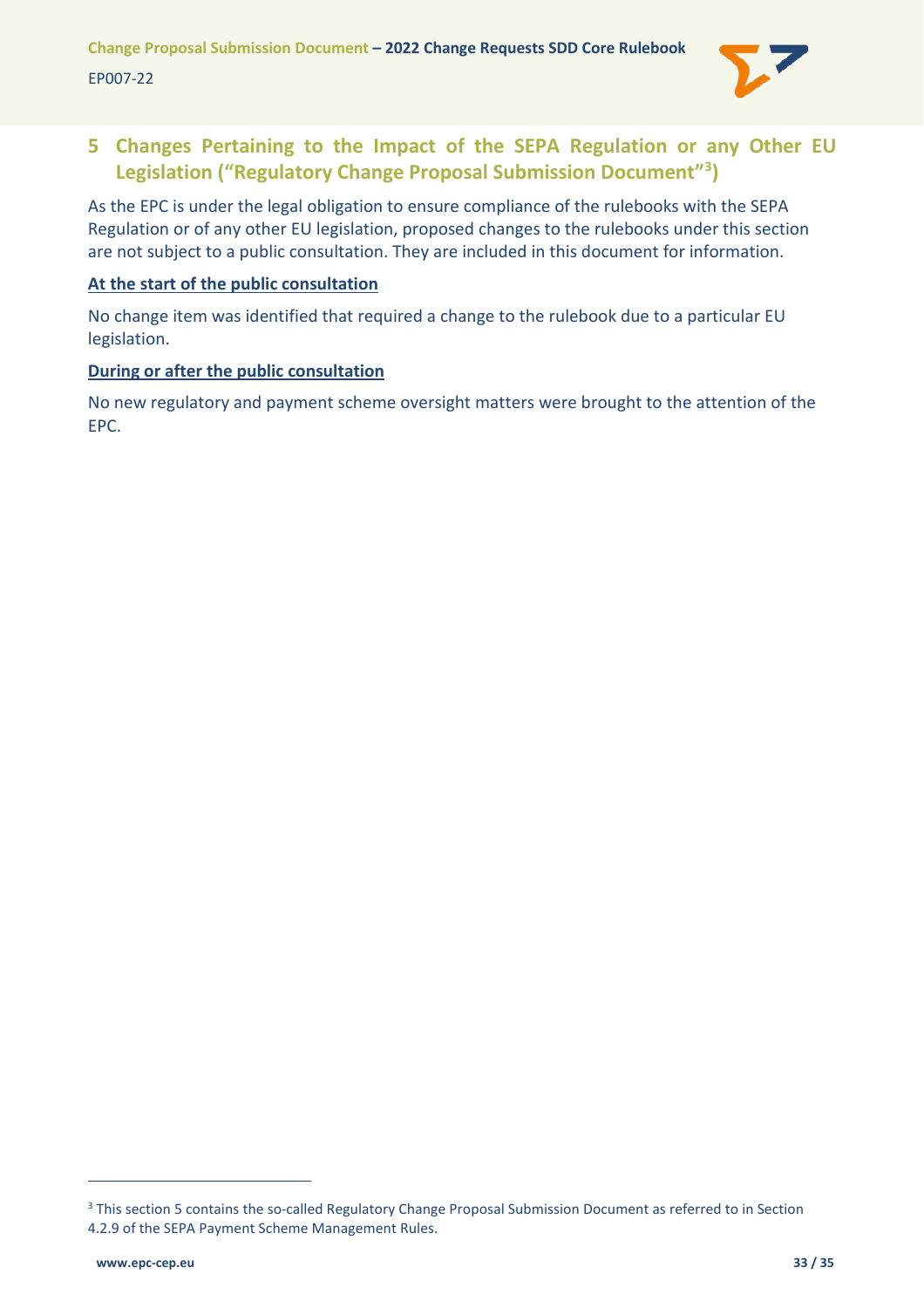

# <span id="page-33-0"></span>**6 Change Management Process in Respect of Minor Changes**

The SEMWG is required under the SEPA Payment Scheme Management Rules to publish a list of minor changes on the EPC website and to ensure that the list may be viewed by all stakeholders.

This obligation had been met by the publication of the SDD Core Rulebook 2022 Change Request Public Consultation Document (EPC158-21) on 13 September 2021.

For this release management cycle, no minor changes had been raised at the start of or during the public consultation.